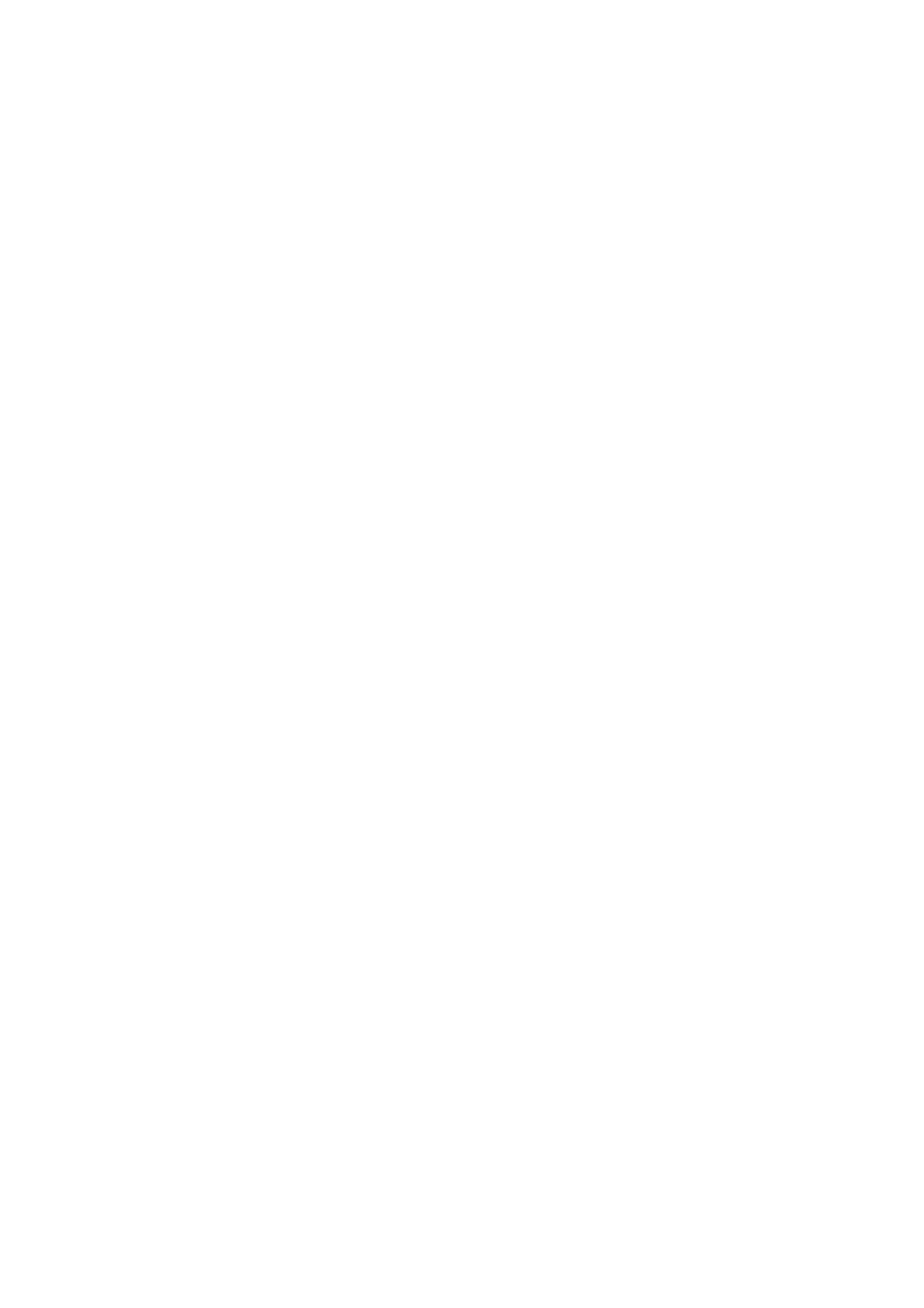#### **ANNEX**

### **TECHNICAL INFORMATION ON VAPOUR PRESSURE CONTROL SYSTEMS AND THEIR OPERATION TO ASSIST DEVELOPMENT OF VOC MANAGEMENT PLANS FOR TANKERS CARRYING CRUDE OIL**

#### **Introduction**

This technical information is compiled pursuant to the requirements in MARPOL Annex VI Regulation 15.6, and describes the general equipment, operations and conditions onboard a crude oil tanker with respect to the emission and ability to control Volatile Organic Compound (VOC) emissions.

The Guidelines for the development of a VOC management plan state:

#### **1 Objectives**

- .1 The purpose of the VOC management plan is to ensure that the operation of a tanker, to which regulation 15 of MARPOL Annex VI applies, prevents or minimizes VOC emissions to the extent possible.
- .2 Emissions of VOCs can be prevented or minimized by:
	- .1 optimizing operational procedures to minimize the release of VOC emissions; and/or
	- .2 using devices, equipment, or design changes to prevent or minimize VOC emissions.
- .3 To comply with this plan, the loading and carriage of cargoes which generate VOC emissions should be evaluated and procedures written to ensure that the operations of a ship follow best management practices for preventing or minimizing VOC emissions to the extent possible. If devices, equipment, or design changes are implemented to prevent or minimize VOC emissions, they shall also be incorporated and described in the VOC management plan as appropriate.
- .4 While maintaining the safety of the ship, the VOC management plan should encourage and, as appropriate, set forth the following best management practices:
	- .1 the loading procedures should take into account potential gas releases due to low pressure and, where possible, the routing of oil from crude oil manifolds into the tanks should be done so as to avoid or minimize excessive throttling and high flow velocity in pipes;
	- .2 the ship should define a target operating pressure for the cargo tanks. This pressure should be as high as safely possible and the ship should aim to maintain tanks at this level during the loading and carriage of relevant cargo;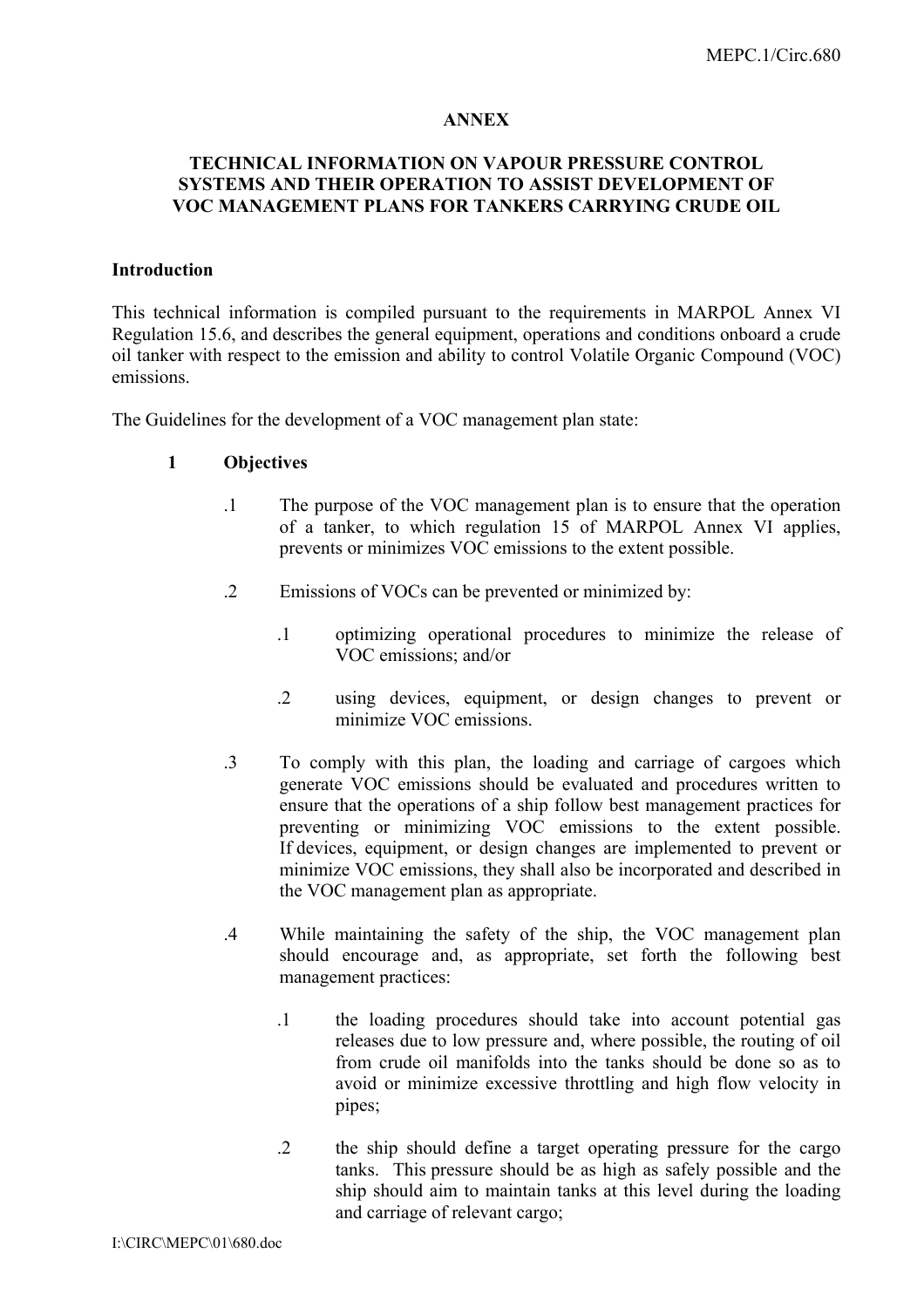- .3 when venting to reduce tank pressure is required, the decrease in the pressure in the tanks should be as small as possible to maintain the tank pressure as high as possible;
- .4 the amount of inert gas added should be minimized. Increasing tank pressure by adding inert gas does not prevent VOC release but it may increase venting and therefore increased VOC emissions; and
- .5 when crude oil washing is considered, its effect on VOC emissions should be taken into account. VOC emissions can be reduced by shortening the duration of the washing or by using a closed cycle crude oil washing programme.

### **2 Additional considerations**

- .1 A person in charge of carrying out the plan
	- .1 A person shall be designated in the VOC management plan to be responsible for implementing the plan and that person may assign appropriate personnel to carry out the relevant tasks;
- .2 Procedures for preventing or minimizing VOC emissions
	- .1 Ship-specific procedures should be written or modified to address relevant VOC emissions, such as the following operations:
		- .1 Loading;
		- .2 Carriage of relevant cargo; and
		- .3 Crude oil washing;
	- .2 If the ship is equipped with VOC reduction devices or equipment, the use of these devices or equipment should be incorporated into the above procedures as appropriate.

#### .3 Training

.1 The plan should describe the training programmes to facilitate best management practices for the ship to prevent or minimize VOC emissions.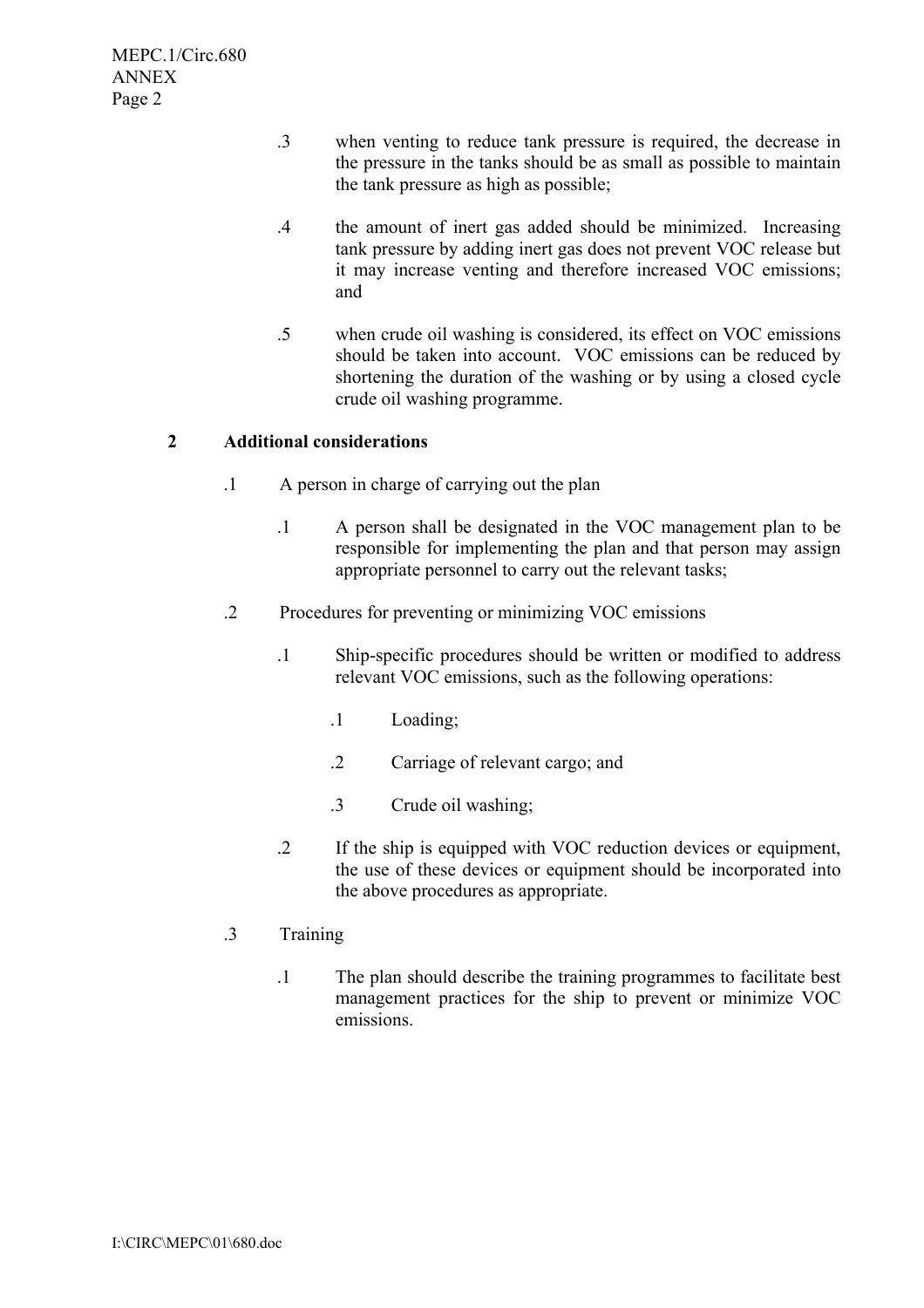## **Section 1 – The hull and its pressure limitations**

### 1.1 **Allowable cargo tank ullage pressure**

1.1.1 The cargo tank structure is designed to withstand a range of design loads and parts of the tank structure will also contribute to the global longitudinal strength of the ship. The classification societies' specified load conditions and loads are applied in verification of the structural design. One such load is the combined pressure from the liquid cargo and the tank ullage pressure. The tank ullage pressure is to be minimum  $25 \text{ kN/m}^2$  or the opening pressure of the pressure relief device (P/V valve), whichever is greater. Accordingly, the maximum allowable ullage pressure in a standard tanker is typically interpreted as  $25 \text{ kN/m}^2$  (i.e. approximately 2,550 mmWG). It should however be noted that global strength considerations and the impact of other design loads may imply that actual allowable pressure could be higher.

1.1.2 In terms of under pressure, SOLAS regulation II-2/11.6 indicates an allowable under pressure of -700 mmWG. From a structural point of view, the maximum allowable tank under pressure is presumably lower.

1.1.3 Exceeding the maximum allowable pressures could lead to structural failures. If such a structural failure results in opening of the tank structure to atmosphere, uncontrolled VOC emissions will occur together with the possibility of oil pollution to the seas. Further, it could result in loss of inert gas protection with subsequent hazards related to fire and explosion.

### 1.2 **Typical cargo tank venting systems**

1.2.1 The design of cargo tank venting and inert gas systems is governed by SOLAS regulation II-2/11.6 and 5. Most crude oil tankers have a common cargo tank venting and inert gas main pipeline which is also used for vapour emission control (ref. section 4). Branches to each cargo tank are provided with isolation valves and blanking arrangements. The isolation valves and blanks are typically only used in connection with tank entry. SOLAS chapter II-2 requires that the isolation valves are to be provided with locking arrangements to prevent inadvertent closing/opening of said tanks. The cargo tank venting/inert gas main is connected to a mast riser. The mast riser has a minimum height of 6 metres with an IMO approved flame arrestor at its outlet. An isolation valve is provided between the cargo tank venting/inert gas main and the mast riser. Some designs have a small capacity pressure/vacuum valve fitted in a bypass across the isolation valve. This latter enables thermal breathing from cargo tanks when the isolation valve is closed. A liquid-filled P/V breaker is typically connected to the cargo tank venting/inert gas main. The P/V breaker has a capacity to accommodate the gas flow from cargo tanks during loading (125% of the loading rate and discharge rate). The cargo tank venting/inert gas main is typically used during loading and discharging operations. During loading the mast riser valve is open (unless vapour emission control is performed) and VOC is expelled to air. During discharge the same valve is closed and inert gas used to replace the tank atmosphere. The cargo tank venting/inert gas main is also used during voyage but the mast riser valve will be operated only in the event of increasing ullage pressure.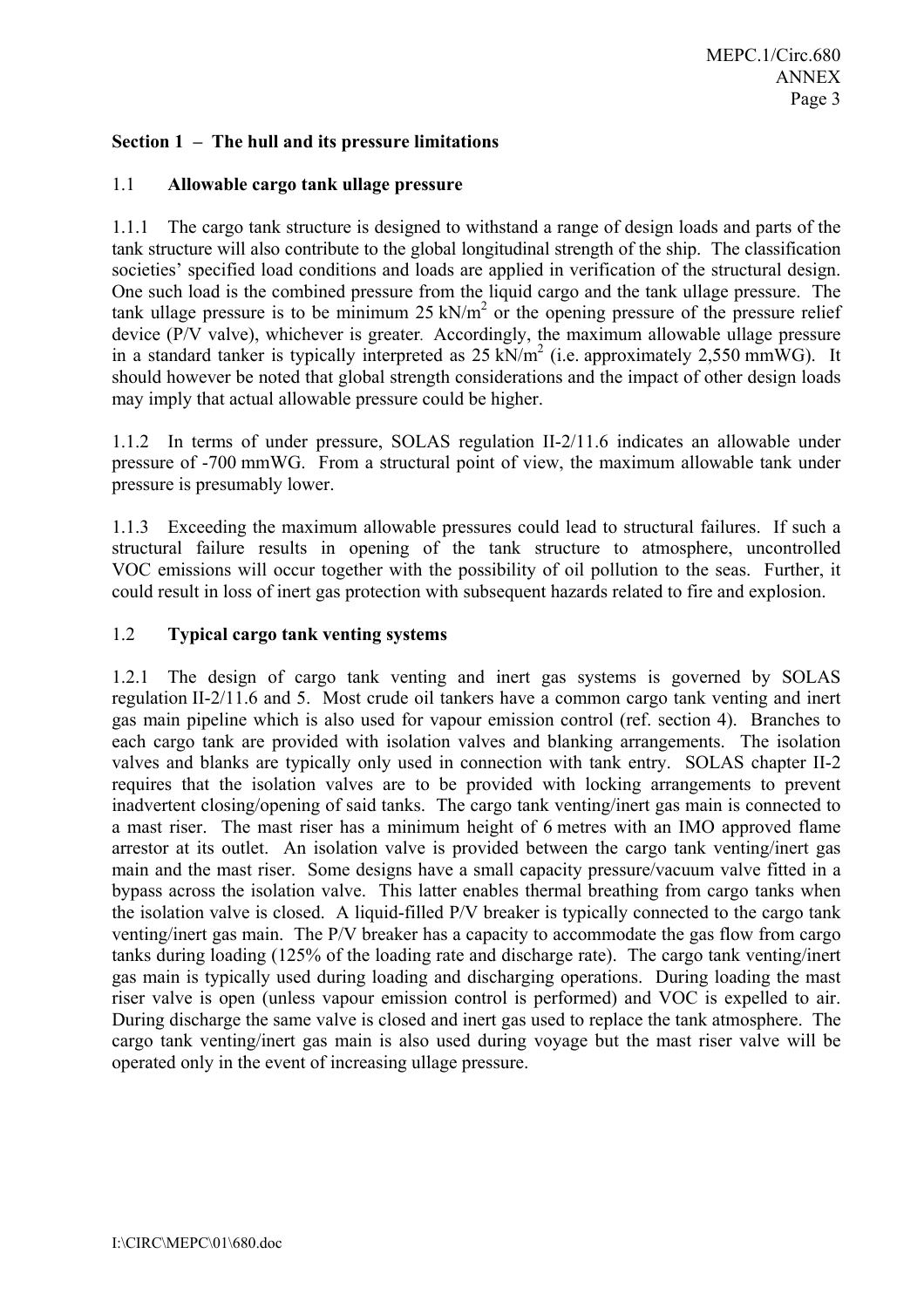1.2.2 In addition to the common cargo tank venting/inert gas main, each cargo tank is required to have a pressure/vacuum relief device for thermal breathing in the event the cargo tank is isolated from the common cargo tank venting/inert gas main. Although classification societies accept that these devices have the capacity to accommodate gas volumes resulting from variations in cargo temperature only (i.e. thermal breathing), latest industry practices have led to the installation of devices with the capacity to accommodate the full gas flow from loading of cargo tanks.

# 1.3 **Typical settings of pressure/vacuum relief devices**

1.3.1 Although the design pressure of cargo tanks is typically +2,500 mmWG and -700 mmWG, the typical setting of pressure/vacuum valves on crude tankers is  $+1,400$  mmWG and -350 mmWG.

1.3.2 The typical settings of the P/V breakers are +1,800 mmWG and -500 mmWG. It should be noted that for liquid filled P/V breakers, the settings have to take into account ship movement (rolling and pitching) as specified by the classification societies.

### **Section 2 – Crude Oil Tanker Pressure control/release systems**

### 2.1 **Introduction**

2.1.1 Traditionally, vapour release from crude oil tankers occurs on three discrete occasions, they being: during loading, during the loaded voyage to the discharge port, and during the ballasting of cargo tanks at the discharge port.

2.1.2 Since the introduction of the International Convention for the Prevention of Pollution from Ships together with its Protocol in 1978 (MARPOL), tankers built after 1 June 1982 (regulation 18), termed MARPOL tankers, are all designed with the required totally segregated (designated) ballast tanks. With these regulations in force, cargo tanks are never used for the loading of ballast, except on very rare occasions for bad weather purposes where one of the Crude Oil Washed cargo tanks is dedicated to take in ballast water. Therefore, the displacement of vapour from the relevant crude oil cargo tank at the discharge port has ceased to occur for the MARPOL compliant type tankers. Given this situation then, only two occasions remain where vapour emissions from crude oil tankers generally occur, namely on loading and during the transportation of the cargo.

### 2.2 **Load Port Displacement of VOC**

2.2.1 Displacement of crude oil cargo vapours at the loading port continues to occur. The reasons for the existence of these volumes of this displaced, but co-mingled<sup>1</sup>, vapour must be subdivided and attributed to two discrete tanker operations; namely existing vapour in the cargo tank system before loading and, the evolved vapour created during the loading programme.

2.2.2 The first portion of the vapour displaced from the cargo tanks to be considered is that from the evolved vapour generated during the previous discharge programme and in particular that vapour generated as a result of the Crude Oil Washing of the cargo tanks. The concentration of this proportion of vapour within the co-mingled gas mixture within a cargo tank can be

 $\mathbf{1}$ <sup>1</sup> The vapour emissions on loading are a mixture of hydrocarbon vapours and the inert gas introduced into the cargo tank to achieve a positive pressure within the cargo tank system.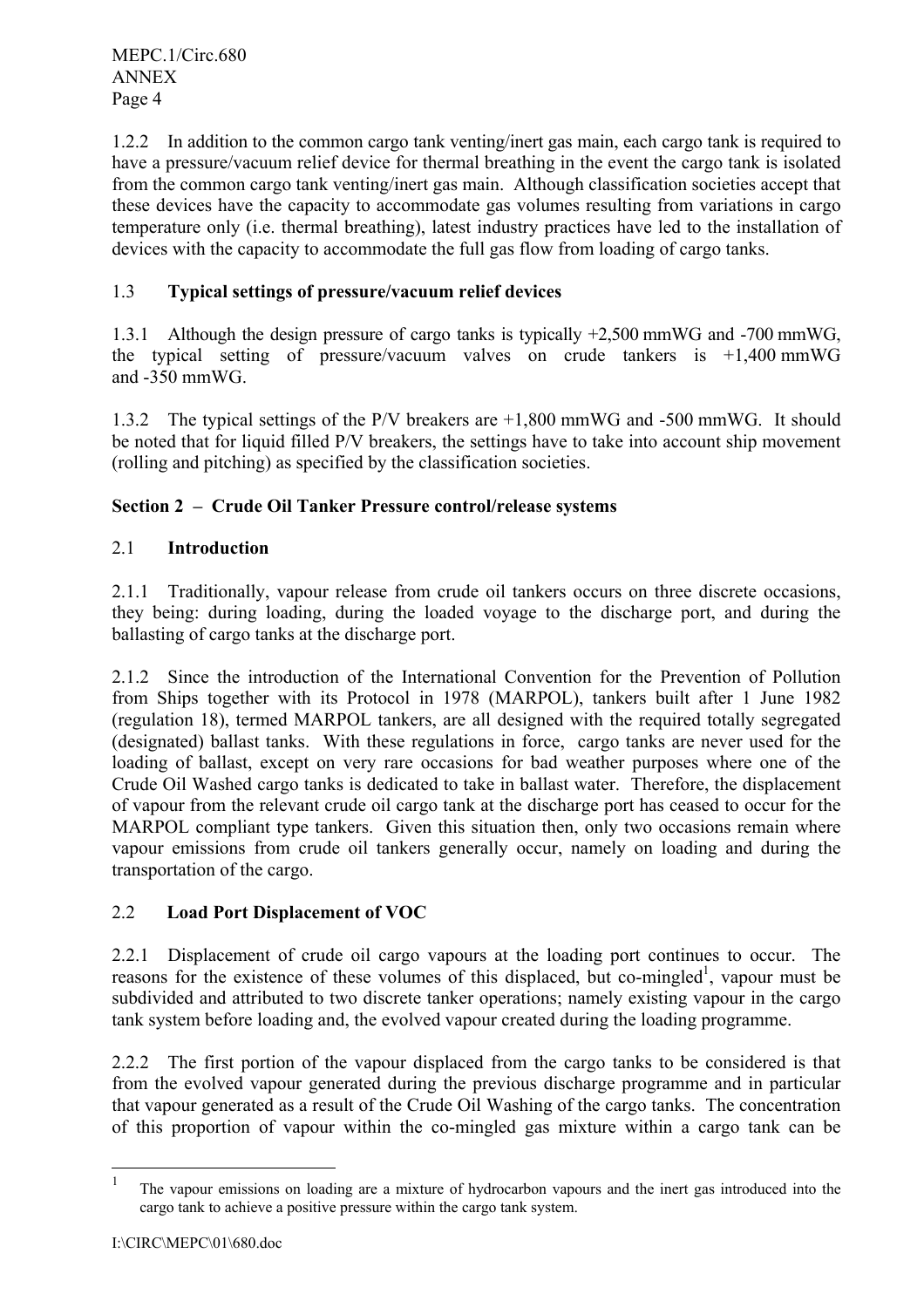determined prior to commencement of the loading process. The second portion of vapour displaced is that that develops or evolves during the loading programme itself. This vapour evolves as a result of, both, the turbulence generated in the cargo tanks due to the volumetric rate of loading and the pressure differentials within the loading pipeline system creating a degree of "flashing" of the vapour from the incoming crude oil.

2.2.3 To illustrate the extent of these gases within a cargo tank system on a tanker during a loading process, Figure 2.1 below shows the measurements of hydrocarbon vapour concentrations as taken from a tanker during its loading programme. The "X" axis of the graph records the percent status of loading of the tanker whereas the "Y" axis records the percentage of hydrocarbon vapour (VOC) concentration. The graph primarily records the total hydrocarbon gas concentration at the differing percentages of loading of the cargo tanks. However, this total figure is then mathematically proportioned and subdivided, taking into consideration the diminishing size of the vapour volume in the cargo tanks, into the two concentrations of vapours, namely those present at the commencement of loading (in the event approximately 4% of the total tank vapour volume) and the concentration of vapours that evolve as a result of the loading process.

2.2.4 These vapours are displaced by the incoming cargo volumes, throughout the loading period, and released through the ship's vapour pipeline system (inert gas pipeline) to atmosphere via the ship's mast riser. In order to prevent excess pressures within the cargo tank system the isolation/control valve to the mast riser is fully opened at the commencement of loading and remains opened until completion of loading. Once the mast riser valve is shut and loading is completed, the necessary "in tank" positive pressure is achieved to prevent any form of air/oxygen entry into the cargo tank vapour system as is required by the SOLAS regulations.



**Figure 2.1 – Hydrocarbon vapour concentration in the vapour phase during a loading**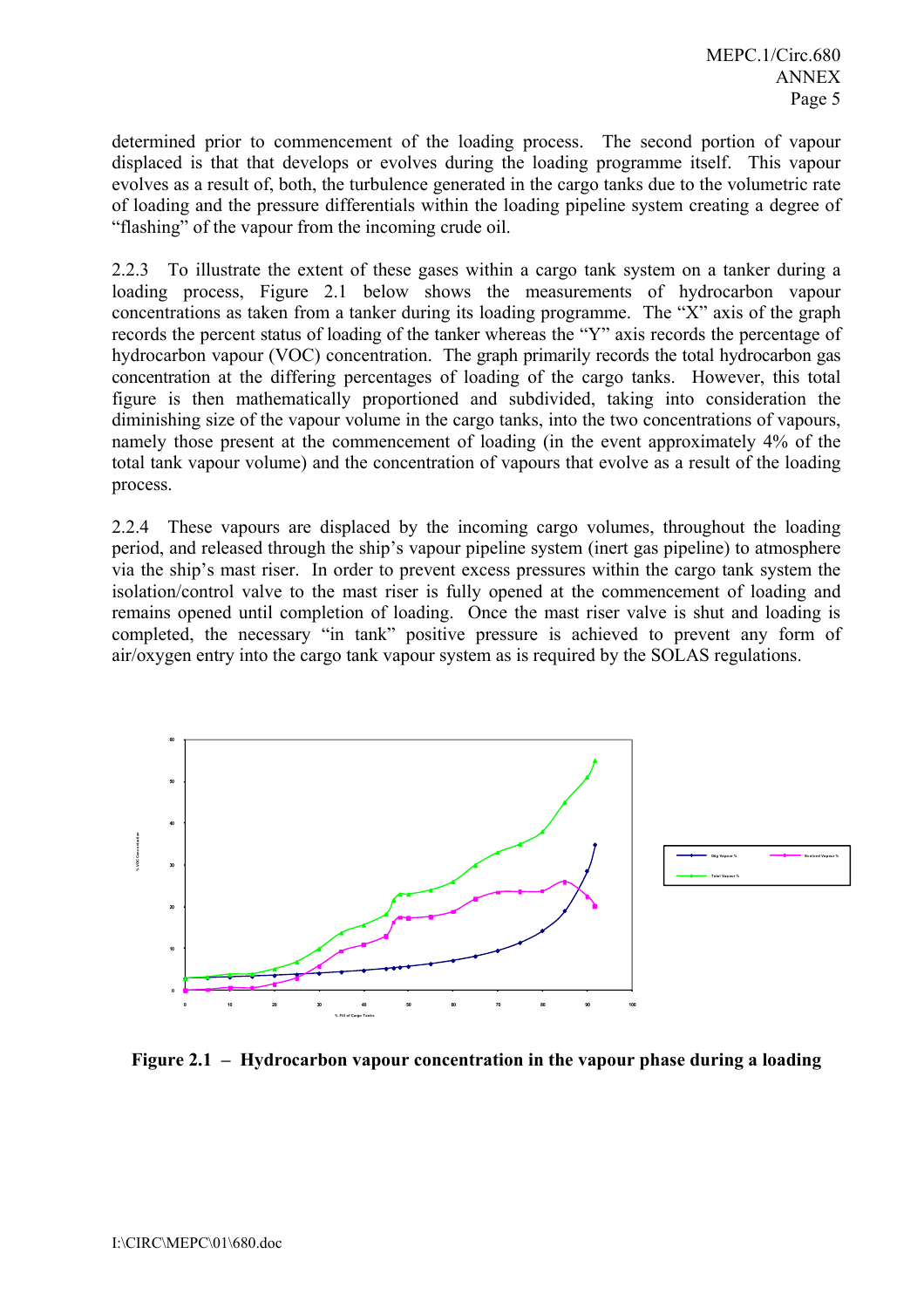2.2.5 In Figure 2.2 below, a photograph shows the deck of a tanker and highlights the relevant pressure control and release mechanisms, namely the vessel's mast riser, the individual tank Pressure/Vacuum (P/V) valves and the secondary safety mechanism of the P/V breaker. These mechanisms will be explained further in this section.



**Figure 2.2 – Main Cargo Deck of a Crude Oil Tanker** 

2.2.6 Typically a normal loading programme will take about 24 hours for a VLCC with a volumetric rate of loading of up to  $20,000$  m<sup>3</sup>/hour. The mast riser is normally used during loading for tank vapour pressure control. Its exit location, being at least 6 metres above the deck, allows for the free flow of the vapours displaced from the cargo tanks by the incoming liquid crude oil at the rate of loading of the cargo. The rate of displacement of VOC vapours from the cargo tank system will be the same as the loading rate but the concentration of VOC vapours in the displaced stream will be greater dependent upon the extent and rate of evolution of VOC vapours (vapour growth) from the incoming cargo that would add to the volume of gas/vapour mixture already existent in the cargo tank prior to loading, as shown in Figure 2.1 above.

# 2.3 **VOC release during the voyage**

2.3.1 During the voyage, the temperature of the gases/vapours in the ullage space of the cargo tanks and the liquid cargo varies. The gas phase consists of a mixture of unsaturated gases (Inert Gas – for tank safety and protection) and saturated vapours (evolved hydrocarbon vapours from the cargo). The temperature of the gas phase of the tank varies diurnally with its maximum temperature being achieved by mid afternoon and its coolest temperature in the early hours of the morning. The liquid phase temperature varies very much slower and is dependent upon both the hull design and the temperature of the surrounding seawater.

2.3.2 Figure 2.3 below records, as an example, the vapour pressure and cargo temperature data of a reported voyage for a single hulled (but segregated ballast) tanker. The graph records on the "X" axis the days of the voyage whereas the "Y" axis records both the cargo temperature ( $^{\circ}$ C) and the pressure (mmWG) within the vapour phase of the cargo tank system. Superimposed upon the graph is both the normal operational release pressure as well as the P/V valve opening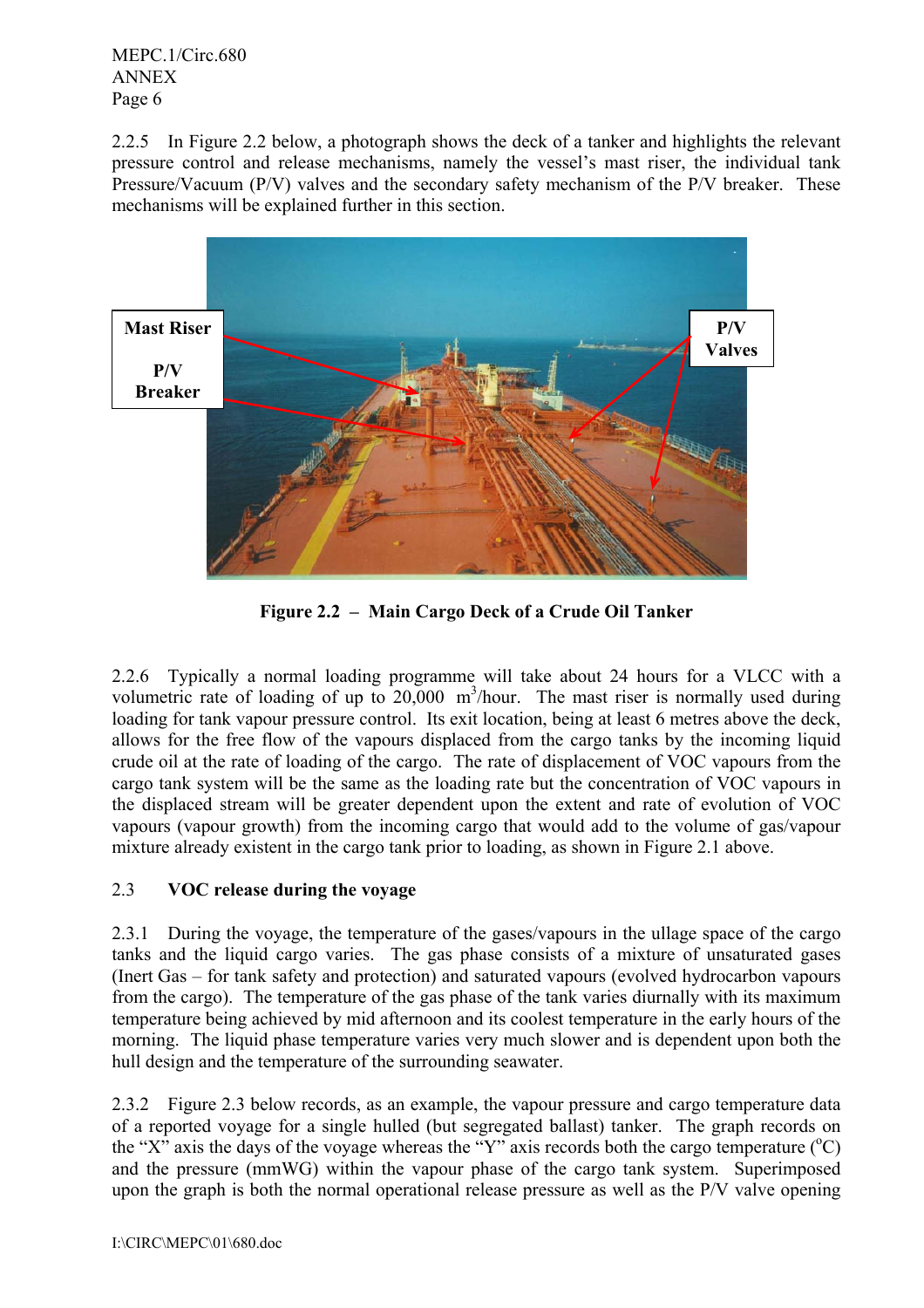pressure levels. The vapour pressure readings were recorded every four hours whereas the cargo liquid temperature readings (blue) were recorded daily.



**Figure 2.3 – Temperature and Pressure profile for a crude oil voyage** 

2.3.3 The double hulled construction of a crude oil tanker has a void/ballast space located between the cargo tank and the outer hull, this causes the temperature of the liquid cargo to remain closer to the temperature of the cargo upon loading for a longer period due to the so called "Thermos Effect" or heat loss insulation created by the void or empty ballast space. The cargo temperature profile, as shown in Figure 2.3, reflects the expected changes to temperature for a cargo carried on board a single hulled vessel where the impact of the seawater temperature upon the cargo is more apparent. This aspect can be more clearly seen in Figure 2.3 for the early/interim days of the 47-day voyage from North Sea to the Far East.

### 2.4 **A Crude Oil Tanker's vapour pressure control mechanisms**

2.4.1 A crude oil tanker is designed and constructed to withstand high vapour pressures up to a certain value. In order to protect the vessel's structure against excessive pressures, two differing levels of safety mechanisms are installed to control and limit the pressures exerted in the vapour phase of the cargo system. The installation of both these systems is a requirement within the International Convention for the Safety of Life at Sea (SOLAS). These mechanisms are:

- .1 the individual tank Pressure/Vacuum (P/V) valve; and
- .2 the common Pressure/Vacuum (P/V) breaker.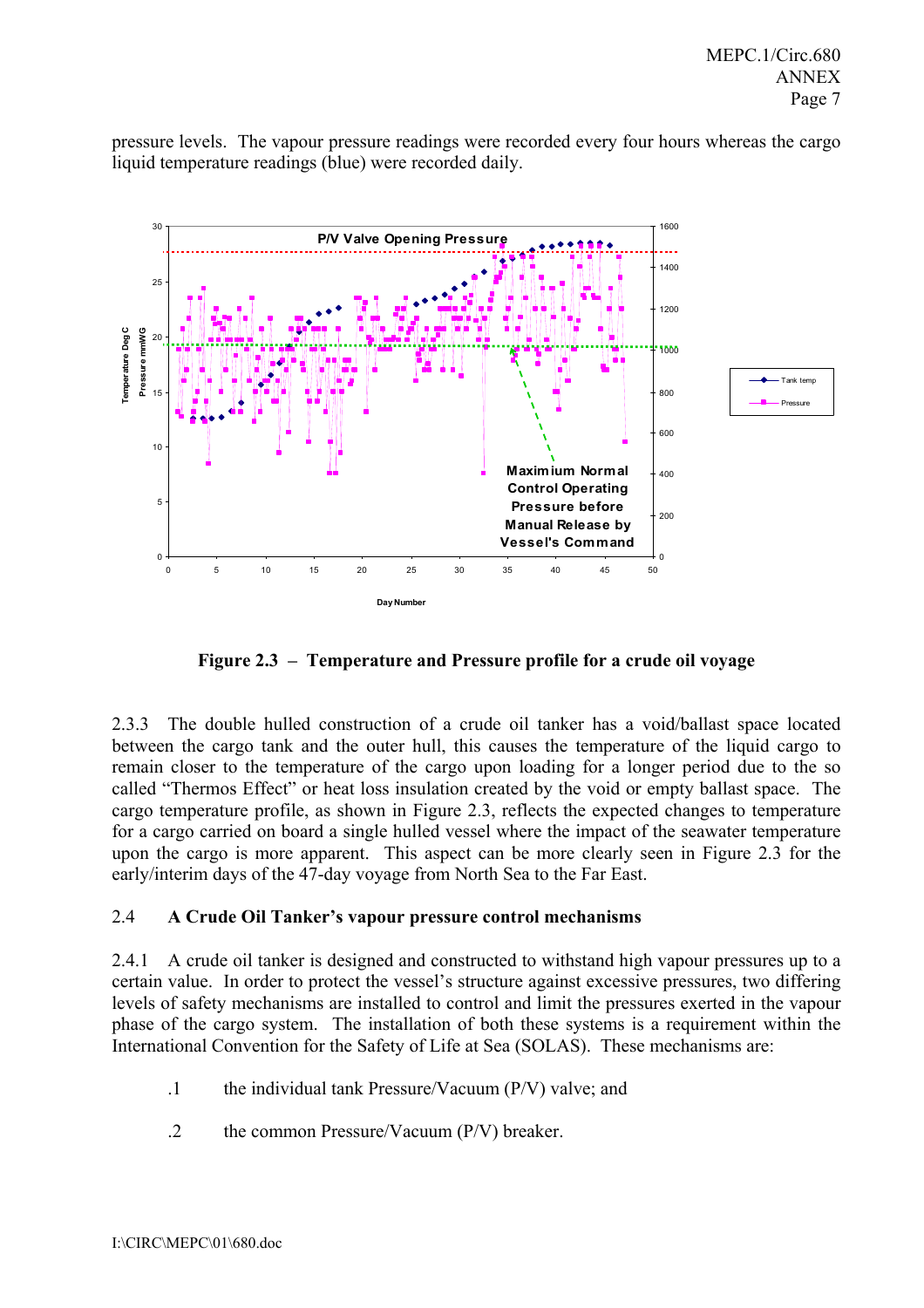2.4.2 The P/V valve is the primary mechanism for the protection from cargo tank over pressure. The design and operational requirements of the P/V valves are set out in the ISO 5364:2000 standard but the opening and closing pressure setting of the individual valves is set in accordance with the designed tolerance of the relevant structure having applied the necessary safety margins.



**Figure 2.4 – A design and construction of a P/V valve**<sup>2</sup>

2.4.3 A design of a P/V valve may be seen in Figure 2.4 above. The valve is fitted to a vertical pipeline connected directly to the vapour space of a cargo tank (see Figure 2.2 above). The valve consists of two sections, namely the vacuum protection section on the left hand side of the valve as shown and the pressure control mechanism of the right hand side. Both mechanisms rely upon a weighted diaphragm that will be lifted when the pre-designed pressures are met. On the pressure side of the valve the exit nozzle is designed such that the exit velocity of the vapours reach the required velocity so as to maintain the deck working area clear of hydrocarbon vapours.

2.4.4 Each cargo tank is normally equipped with its valve so that full protection is available, should the individual cargo tank be isolated from the main common vapour system on board the tanker. The typical pressure setting for a P/V valve is traditionally measured in millimetres of water gauge and would be in the range from 1,400 to 1,800 mmWG. These valves are supported on a connecting pipeline to the tank's atmosphere by a 100 to 150 mm diameter pipeline and located at least 2 metres above the deck. Due to the requirements to prevent mechanical damage to these valves the closing pressure is controlled by a damping mechanism (to prevent hammering of the valve). As a result of the damping mechanism the closing pressure of the valve will vary but will be in the range of 400-800 mmWG.

 $\frac{1}{2}$ Courtesy Pres-Vac Engineering A/S: www.pres-vac.com.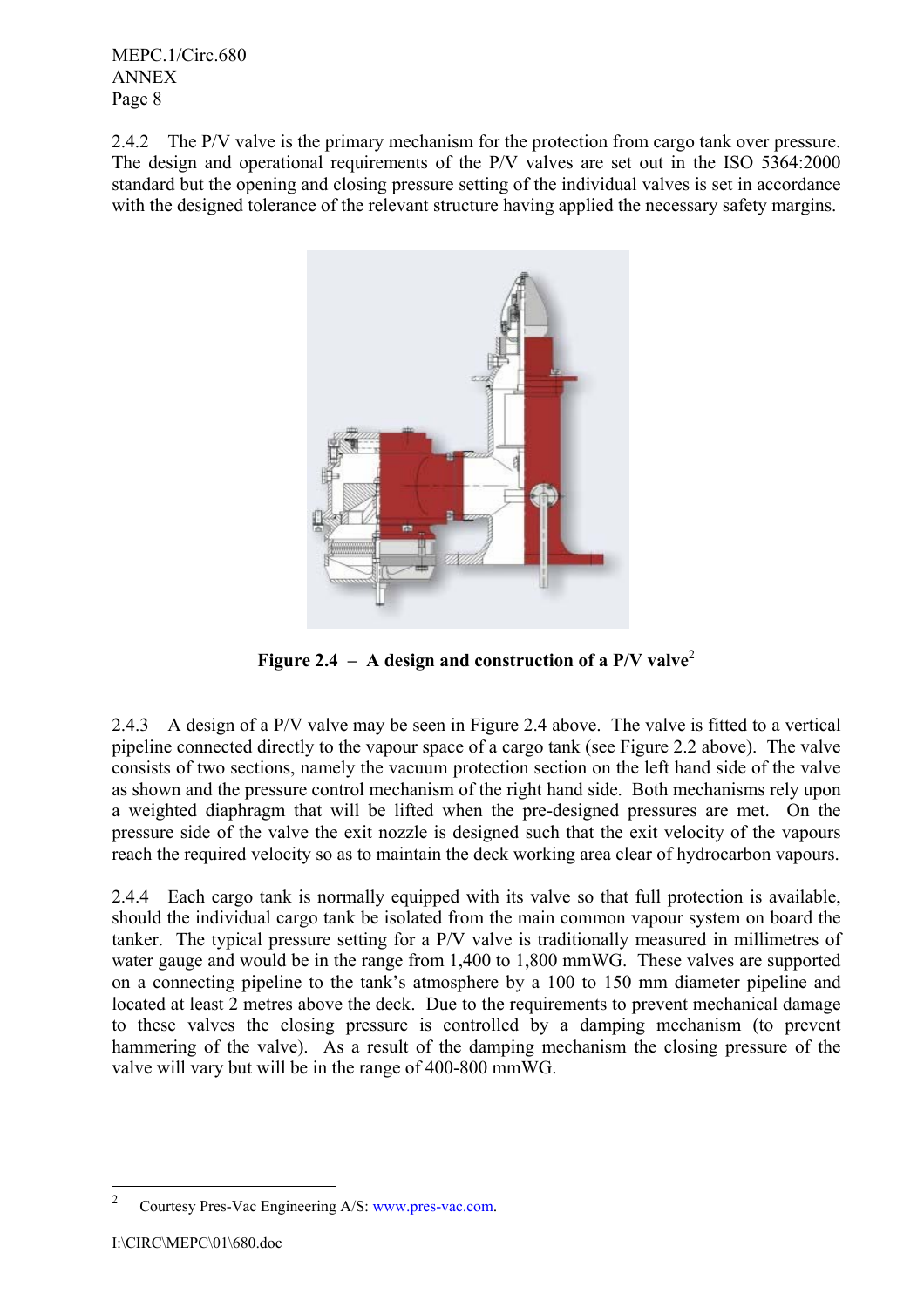2.4.5 Supporting the over pressure safety system of the P/V valve is the secondary safety mechanism of the P/V breaker. In the event of a rapid pressure fluctuation within the common vapour system the P/V breaker is available to relieve such an over pressure. The single P/V breaker is located on the common vapour pipeline, serving all the cargo tank branch pipelines, which ends at the vessel's mast riser (see Figure 2.2).



**Figure 2.5 – The design and operation of a P/V breaker**<sup>3</sup>

2.4.6 The construction and operation of the P/V breaker may be seen in Figure 2.5 above. The pressure setting in the P/V breaker is achieved by way of the internal water column with an equivalent pressure setting of approximately 2,000 mmWG. The water column also isolates the vapour phase from external air ingress into the system. In the event of an excessive pressure surge within the tank vapour system the water column would either be displaced out of the breaker onto the deck, in the event of excessive pressure, or drawn into the cargo tanks in the event of an under pressure. This will, therefore, open the total vapour system to the external environment and atmospheric pressure and, due to the equipment's dimensions, will relieve the pressure in the system very quickly. Thus, this safety mechanism, due to its pressure setting, will only operate if the vessel tank's P/V valves fail to operate or are not of sufficient capacity to relieve the pressure surge adequately.

 $\frac{1}{3}$ Reference – G.S. Marton, Tanker Operations – a Handbook for Ship's Officers, page 76.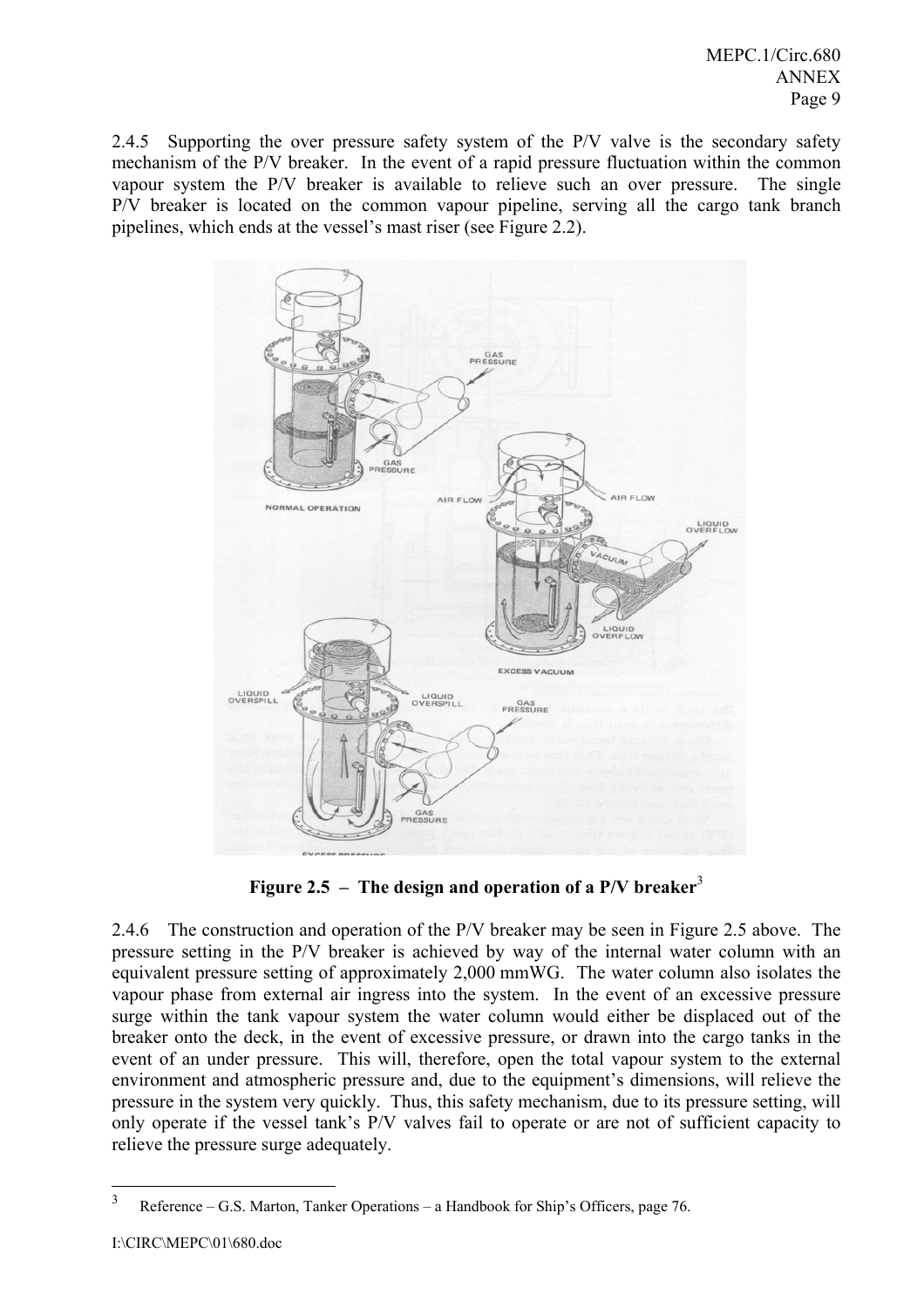2.4.7 It should, however, be noted that once the P/V breaker operates then, as stated above, it will reduce the pressure within the tank vapour system to atmospheric pressure, thereby exposing the tank system to ingress of oxygen. Therefore, this system is a "last resort" system to preserve the structure of the tanker from damage.

## **Section 3 – VOC generation systems in Crude Oil**

3.1 Why limit VOC Emissions to the atmosphere? VOCs are a pollutant to the air and act as a precursor to the formation of Tropospheric Ozone – commonly termed Smog.

Thus, to control this emission, there are four criteria that impact on the extent and rate of evolution of gaseous VOC from crude oils and its subsequent release to atmosphere. These are:

- .1 the volatility or vapour pressure of the crude oil;
- .2 the temperature of the liquid and gas phases of the crude oil tank;
- .3 the pressure setting or control of the vapour phase within the cargo tank; and
- .4 the size or volume of the vapour phase within the cargo tank.

Each of these criteria are defined and briefly explained below together with any interaction between the criteria for general operational circumstances.

### 3.2 **The volatility or vapour pressure of the crude oil**

3.2.1 Reid Vapour Pressure  $(RVP)$  – this is an industrially developed standard test method to determine the Air Saturated absolute Vapour Pressure of volatile, non-viscous hydrocarbon liquids in compliance with the requirements specified in the Institute of Petroleum test procedure IP 69.

3.2.2 The RVP is the vapour pressure obtained within a standardized piece of test equipment for the evolved hydrocarbon vapour at a temperature of 100ºF or 37.8ºC. The standard test parameters for the determination of this pressure are important to identify and relate to the ratio of a fixed liquid volume to a fixed vapour volume. This ratio is one part liquid to four parts vapour. Thus, the pressure reported for this parameter reflects, in principle, the pressure that would be registered when the cargo tanks are about 20% loaded.

3.2.3 This leads to the importance of two other parameters, namely the Saturated Vapour Pressure and Unsaturated Vapour Pressure. These two parameters, and the physics behind them, give more clear indications and guidance with respect to a crude oil's volatility with respect to vessel operations and VOC control.

3.2.4 Saturated Vapour Pressure  $(SVP)^4$  – is the equilibrium pressure generated by the liquid phase for the vapour volume within a defined system. The Saturated Vapour Pressure is developed only by the evolved hydrocarbon vapours from the crude oil liquid phase. For a Saturated Vapour to be present it must have contact with its own liquid phase. If the liquid phase temperature

 $\frac{1}{4}$  An empirical equation exists to correlate the Reid Vapour Pressure (psia) to the Saturated Vapour Pressure of a crude oil at the constant temperature of 37.8°C. This equation is:  $P = (6.2106^* \text{ Ln } P_R) + 4.9959$ ; Where P is the Saturated Vapour Pressure (psia) at  $37.8^{\circ}$ C and P<sub>R</sub> is the Reid Vapour Pressure (psia) at the same temperature.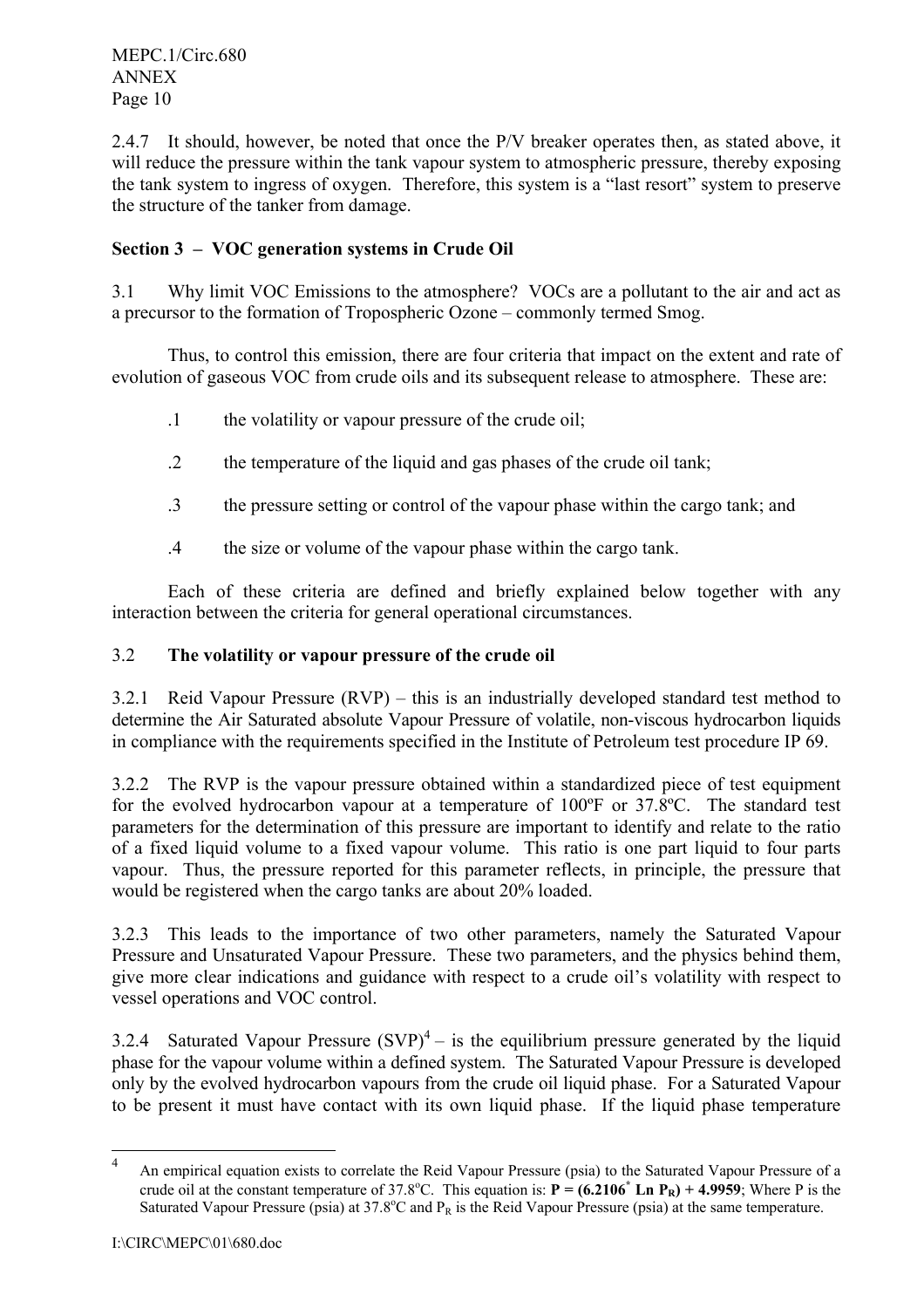increases or decreases so will the Saturated Vapour Pressure vary accordingly – an increase the liquid temperature will cause an increase in the Saturated Vapour Pressure.

3.2.5 However, if the vapour volume increases or decreases for a known liquid temperature, the pressure should, in theory, remain constant (for further understanding on this parameter see paragraph 3.5.2 below). These circumstances, respectively, will only cause the vapour to condensate and fall back to the liquid phase or more vapour to evolve from the liquid phase to maintain the Saturated Vapour Pressure. This physical characteristic is indicative of equilibrium pressure – between the liquid and vapour phases within the defined system.

3.2.6 From the foregoing it can be readily recognized that Saturated Vapour Pressure should not vary with the size of the vapour volume and will only vary with the temperature of the liquid phase – not the vapour phase temperature.

3.2.7 Unsaturated Vapour Pressure (UVP) – contrary to the concept of Saturated Vapour Pressure, an Unsaturated Vapour is not in contact with its liquid phase. In this case the vapour is obtained from other sources such as air or, more likely, Inert Gas. Thus, by reference to the standard laws of physics and what is termed the Ideal Gas  $Law<sup>5</sup>$ , both variations in volume and/or temperature (this time it is the gas or vapour phase) will vary the pressure within a closed system.

3.2.8 From an operational perspective this type of behaviour is the primary cause of the variation of pressures within a cargo tank system over a 24-hour period and is to be associated with the Inert Gas phase within a cargo tank. However, the pressure generated from this type of gas/vapour is not the total vapour pressure in the cargo system.

3.2.9 Behind the pressure generated from the Unsaturated Vapours (Inert Gas) lies the pressure generated by the Saturated Vapours (the hydrocarbon vapours evolving from the crude oil cargo). As stated above, this pressure will remain as a constant for a given cargo/liquid temperature and, as is well recognized, a cargo temperature will not vary to the same extent as the vapour temperature due to heating or cooling from external sources (sunlight, sea temperature, air temperature, etc.). Thus, the variation for the tank observed Total Vapour Pressure is due to the presence of Inert Gas in the cargo tank.

3.2.10 Total Vapour Pressure – this pressure is the total pressure to be achieved within a defined closed system given the variable parameters of vapour volume and the differing control temperatures. In fact it is the combination or addition of the Saturated and Unsaturated Vapour Pressures (Dalton's Law of Partial Pressure<sup>6</sup>) within a closed and defined system.

3.2.11 Thus, on board a tanker, the pressure measured within Vapour System is the Total Vapour Pressure of the system which is the sum of the two individual pressures generated by the differing types of gases present in the system.

 $\frac{1}{5}$ The Ideal Gas Law equation is  $PV = nRT$  or  $P = (nRT)/V$  where:  $P =$  Pressure,  $T =$  Temperature,  $V =$  Volume and nR are gas constants.

<sup>6</sup> Dalton's Law of Partial Pressure states that "The pressure of a mixture of gases is the sum of the partial pressures of its constituents".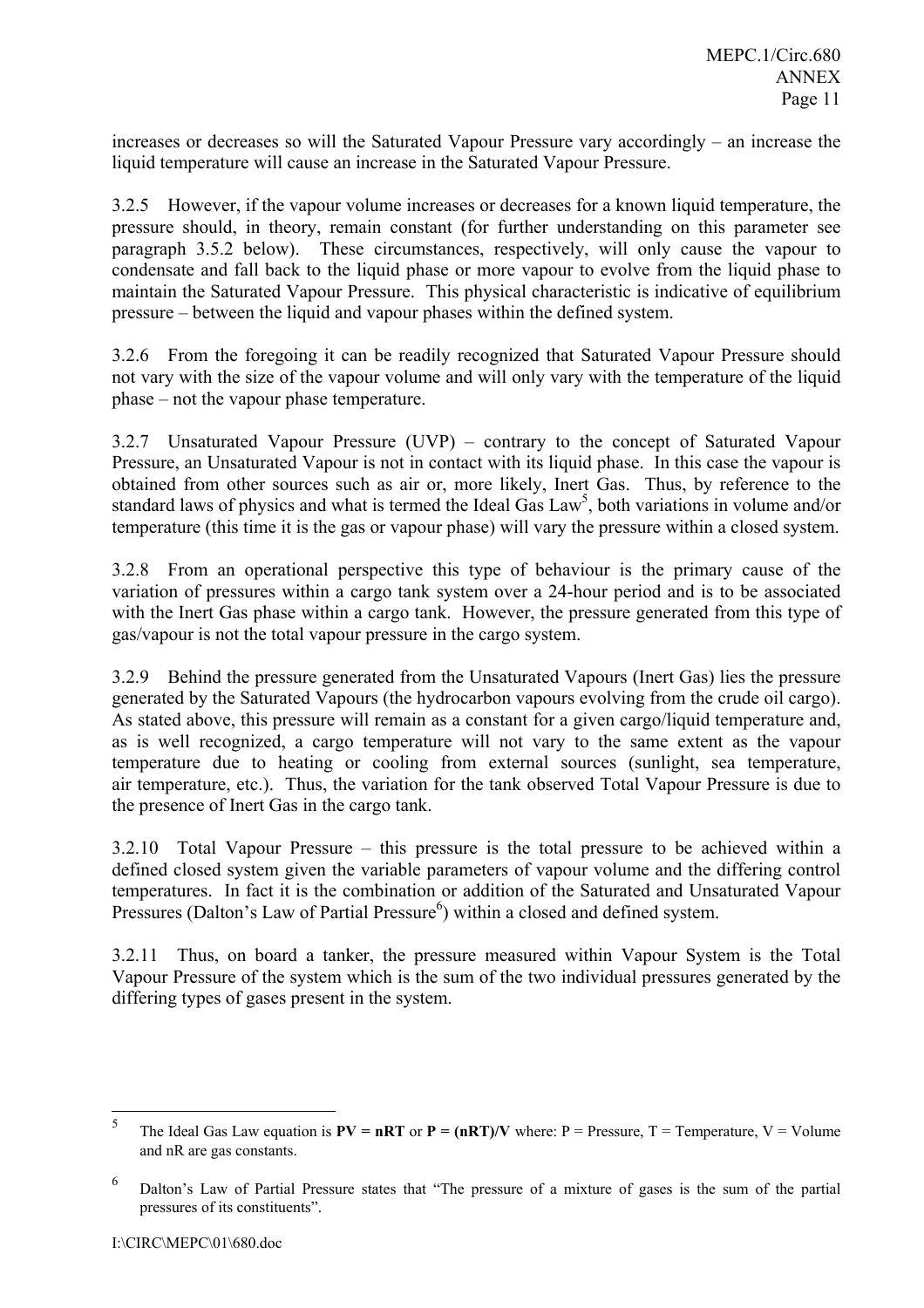# 3.3 **The temperature of the crude oil in a cargo tank**

3.3.1 The measurement and determination of temperature upon the two differing phases in a crude oil cargo tank have differing impacts upon the size and extent of pressure exerted at any one time in the cargo tank. In this regard it is necessary to consider the two phases separately with regard to the impact of temperature.

3.3.2 The temperature of the liquid in a crude oil cargo tank – the temperature of the liquid phase in a crude oil cargo tank will vary little over the period of a voyage unless cargo heating is being undertaken. It is this temperature that determines the Saturated Vapour Pressure that will be exerted by the evolving VOCs from the cargo volume and contribute to the Total Vapour Pressure in the cargo tank at any one time. The cooler the liquid phase temperature the lower will be the Saturated Vapour Pressure of the crude oil but care should be taken not to allow cooling of waxy cargoes too much, such that it promotes wax precipitation.

3.3.3 The temperature of the vapour or gas in a crude oil cargo tank – the temperature of the gas phase in a cargo tank will change more rapidly and vary during the day/night cycle. As this phase in the cargo tank contains a mixture of Saturated (evolved hydrocarbon gases) and Unsaturated (Inert gas) gas species the pressure in this space will vary with temperature due to the reaction of the Unsaturated Gas component to temperature (Ideal Gas Law<sup>5</sup>). Thus, during the day when the gas phase warms, the pressure in the tank will increase so long as there is an Inert Gas component in the gas phase. The obverse will occur at night as the gas phase cools.

### 3.4 **The pressure setting or control of the vapour phase within the cargo tank**

3.4.1 The technologies available on board crude oil tankers for the control of pressure within the cargo tank vapour system are discussed in section 2. However, it is important to identify the significance of pressure with respect to the evolution of hydrocarbon vapours from a crude oil liquid phase.

3.4.2 Control of the extent of the pressure within a crude oil cargo tank vapour system will determine the extent of further vapour evolution from a crude oil cargo. If the pressure within the system is controlled at the Saturated Vapour Pressure of the cargo, then equilibrium pressure between the liquid and vapour phase is obtained and no further VOC will evolve from the cargo. However, if the vapour pressure in the crude oil tank vapour system is reduced to a pressure below the Saturated Vapour Pressure of the cargo, then VOC will evolve to restore the equilibrium balance in the system.

### 3.5 **The size or volume of the vapour phase within the cargo tank system**

3.5.1 The size or volume of the gas or vapour phase in the cargo tank system (usually a common system on a crude oil tanker due to the interconnection through the Inert Gas pipeline system) is an important criterion to establish the pressure within the system. Again separate consideration should be given to the two differing types of gases to be found in the vapour phase and how volume may impact these component gases.

3.5.2 Saturated vapours from the crude oil liquid phase, as described above in paragraph 3.2.2, under theoretical conditions the pressure generated by saturated vapours will not be affected by a change in the volume space occupied by the vapours. However, due to the numerous species of hydrocarbon types to be found in evolved vapour from a crude oil it has been found that a volumetric change of the vapour phase from a 2% volume (V:L ratio of 0.02) to a 20% volume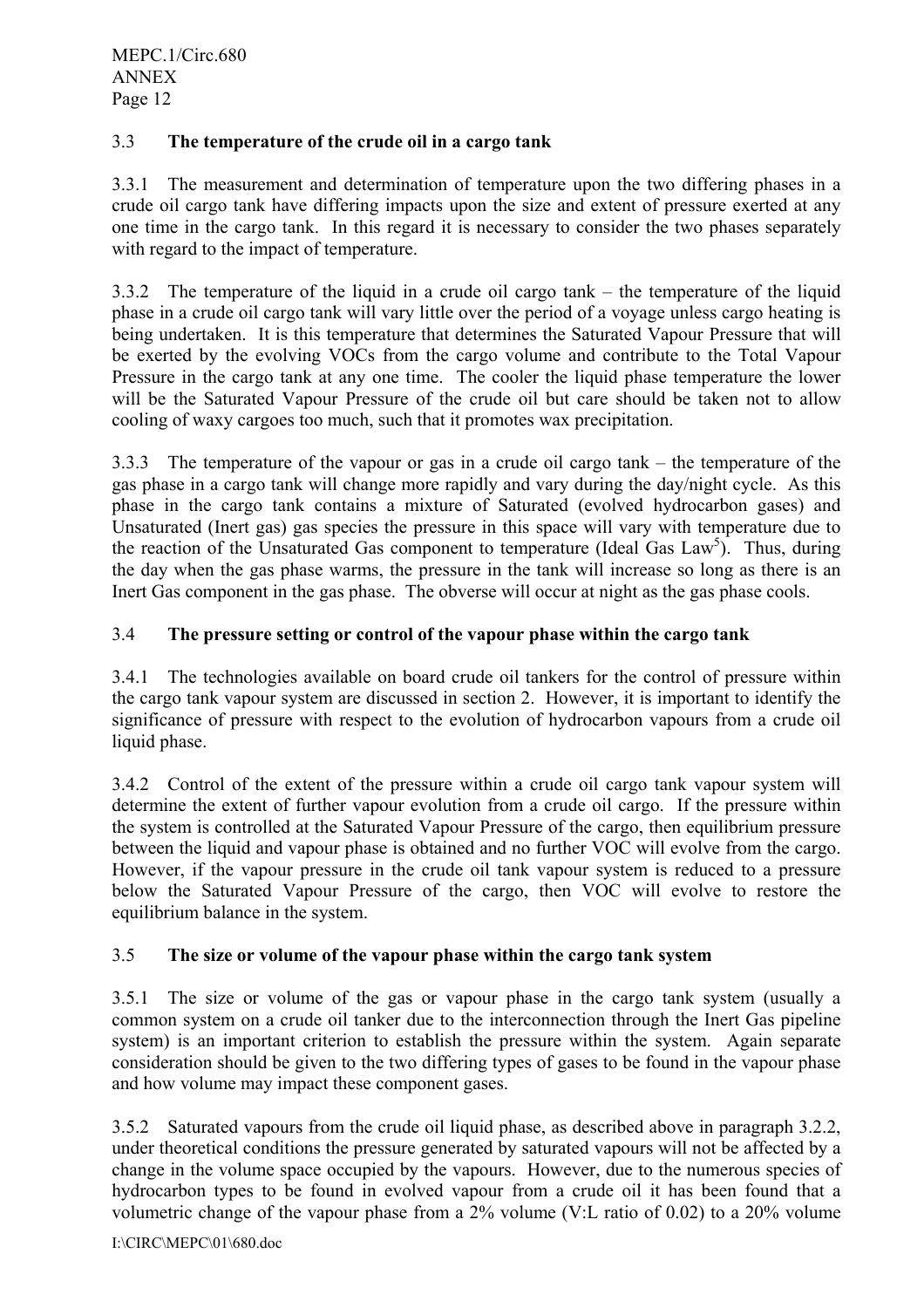(V:L ratio 0.2) will impact the saturated vapour pressure of a crude oil at a constant temperature. For vapour volumes greater than 20% of the total volume the pressure behaves similar to that expected of a Saturated Vapour; namely nearly isobaric. These circumstances can be seen in Figure 3.1 below for a selection of crude oil types.



**Figure 3.1** 

3.5.3 The change in pressure with respect to volume, for a vapour percent volume from 2% to 20%, for complexed vapour phases evolved from crude oils, is due to the influence of the individual volatile hydrocarbon types and their varying proportions in both the liquid and vapour phase that separately contribute to the final saturated vapour pressure under equilibrium conditions. The ratio of concentration of the individual hydrocarbon compounds in the vapour phase is due to the *Partition Coefficients* for each hydrocarbon type in relation to another type. This will cause a differing distribution of hydrocarbon species to that in the liquid phase when the vapour phase volume is smaller.

3.5.4 Unsaturated gases (Inert Gas) in the vapour phase system – this type of gas behaves in a manner simulated by the Ideal Gas Law equation<sup>5</sup>. Therefore any reduction in the volume occupied by this gas will cause an increase in the pressure exerted by the gas at a known temperature.

### **Section 4 – Methods and systems for the control VOC**

In this section, examples of methods and systems for the control of VOC are provided.

### 4.1 **Methods and systems for the control of VOC during Loading**

#### 4.1.1 **Best Practices and design**

- .1 Manual pressure relief procedures (tank pressure control);
- .2 P/V valve condition and maintenance;
- .3 Condition of gaskets for hatches and piping;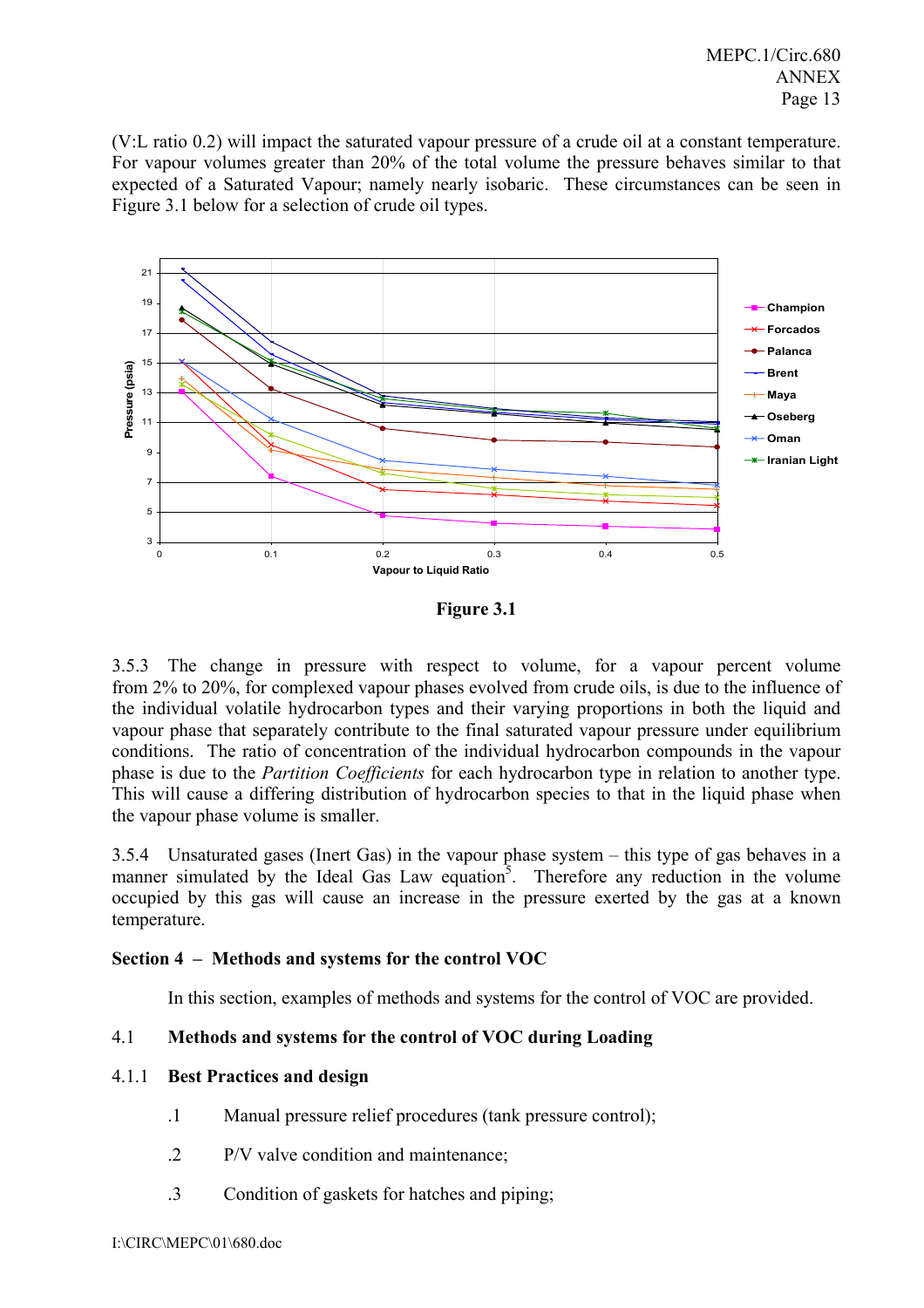- .4 Inert gas topping up procedures;
- .5 Partially filled tanks;
- .6 Loading sequence and rate; and
- .7 Use of vapour return manifold and pipelines when shore facilities are available.

#### 4.1.2 **Vapour Emission Control Systems**

The principle behind VECS is that VOC generated in cargo tanks during loading is returned to the shore terminal for processing, as opposed to being emitted to atmosphere through the mast riser.

Vapour Emission Control Systems (VECS) were introduced in 1990 as a requirement for tankers loading oil and noxious liquid substances at terminals in the United States (USCG 46 CFR Part 39). IMO followed up with the introduction of IMO MSC/Circ.585 "Standards for vapour emission control systems" in 1992. International regulation requiring vapour emission control was introduced through regulation 15 of MARPOL Annex VI adopted in 1997, although it is only required for ships loading cargo at terminals where IMO has been informed that VECS is mandatory.

Since 1990, most crude tankers have installed a VECS system in compliance with USCG regulations. The regulations cover both the technical installation (vapour recovery piping and manifold, vapour pressure sensors and alarms, level gauging, high level and independent overflow alarms) as well as operational restrictions and training. The operational restrictions are found in a mandatory VECS manual which also includes maximum allowable loading rates. The maximum allowable loading rate is limited by one of the following:

- .1 the pressure drop in the VECS system from cargo tank to vapour manifold (not to exceed 80% of the P/V valve setting);
- .2 the maximum pressure relief flow capacity of the P/V valve for each cargo tank;
- .3 the maximum vacuum relief flow capacity of the P/V valve for each cargo tank (assuming loading stopped while terminal vacuum fans are still running); and
- .4 the time between activation of overfill alarm to relevant cargo tank being full (min. 1 minute).

The calculations are to be based on maximum cargo vapour/air densities as well as maximum cargo vapour growth rates, which again may limit the cargoes that can be loaded with VECS.

Further, the calculations are to be carried out both for single tank and multiple tank loading scenarios.

The USCG regulations also contain additional requirements to vapour balancing, i.e. for tankers involved in lightering operations. These include operational requirements as well as technical requirements for an in-line detonation arrestor, oxygen sensors with alarms and possibly means to prevent hazards from electrostatic charges.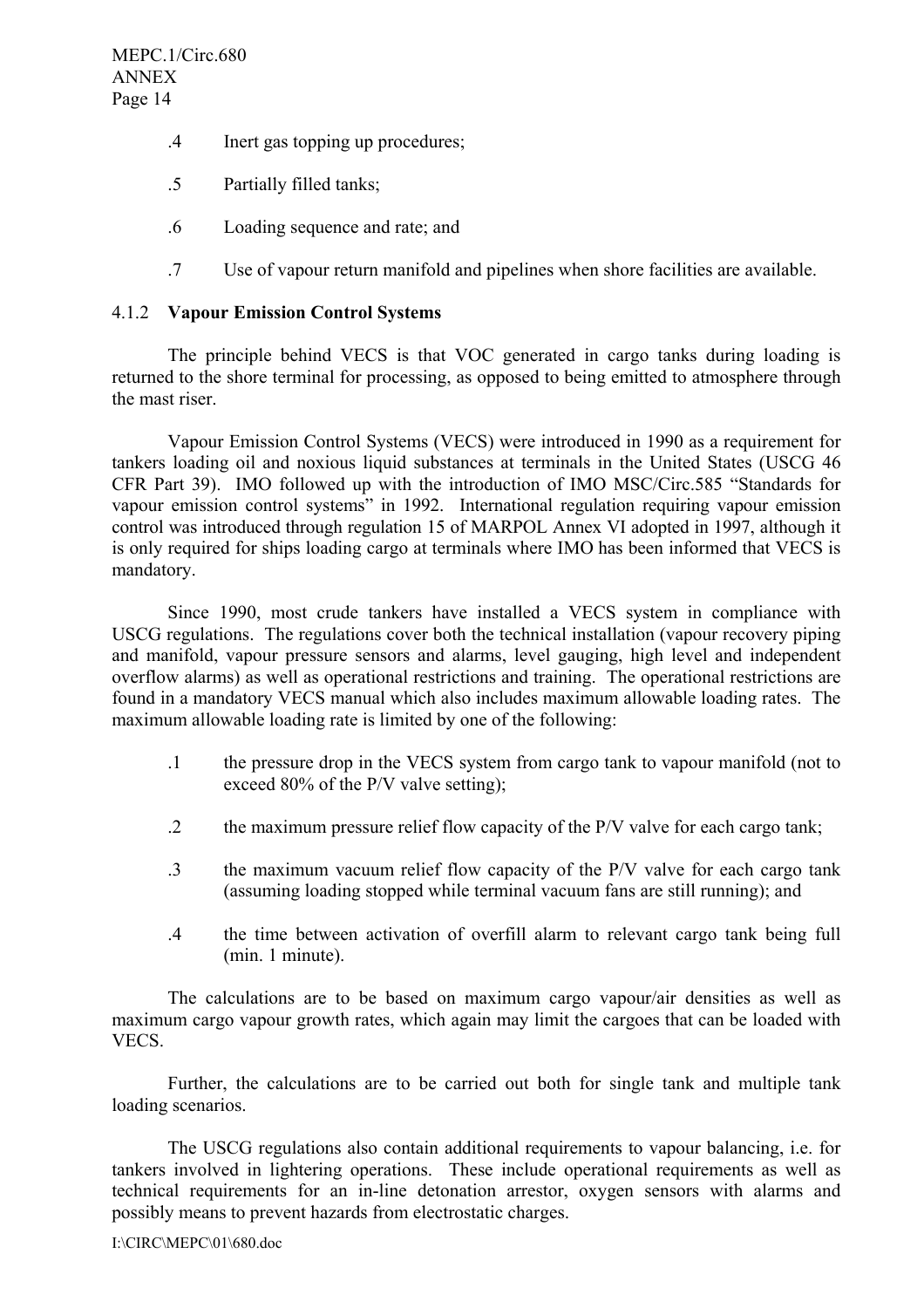For ships provided with a VECS system as per IMO or USCG regulations, the control of VOC emissions will be through returning VOC to the shore terminal in accordance with the procedures found in the onboard VECS manual.

The maximum allowable loading rates and corresponding maximum vapour/air densities and vapour growth rates should be specified in the VOC management plan.

#### 4.1.3 **Vapour Pressure Release Control Valve (VOCON valve)**

The VOCON valve operates as a hydraulically controlled valve that controls the closing pressure for the valve and therefore undertakes a similar procedure to the manual VOCON procedure as described in 4.2.2 below. However, for the loading programme, the valve also allows a higher pressure to be maintained throughout the loading process in order to limit the extent of vapour evolution from the crude oil once saturated vapour pressure is achieved within the tank vapour system. This valve is normally a single valve facility and located at the bottom of the mast riser by way of a by-pass pipeline to the mast riser control valve. The relevant closing pressure setting for the valve may be done locally or remotely in the Cargo Control Room depending upon the sophistication of the installed system.



**Figure 4.1 – Hydraulically controlled VOCON valve** 

Similar valves with fixed pressure arrangements are to be found and are currently installed on tankers and located at the same position; namely at the bottom of the mast riser by way of a by-pass pipeline to the mast riser control valve. These valves operate as a form of "tank breather" valve but release vapour through the mast riser.

### 4.1.4 **Cargo Pipeline Partial Pressure control system (KVOC)**

The purpose of the KVOC system installation is to minimize VOC release to the atmosphere by preventing the generation of VOC during loading and transit. The basic principle of KVOC is to install a new drop pipeline column specially designed for each tanker with respect to expected loading rate. The new drop pipeline column will normally have an increased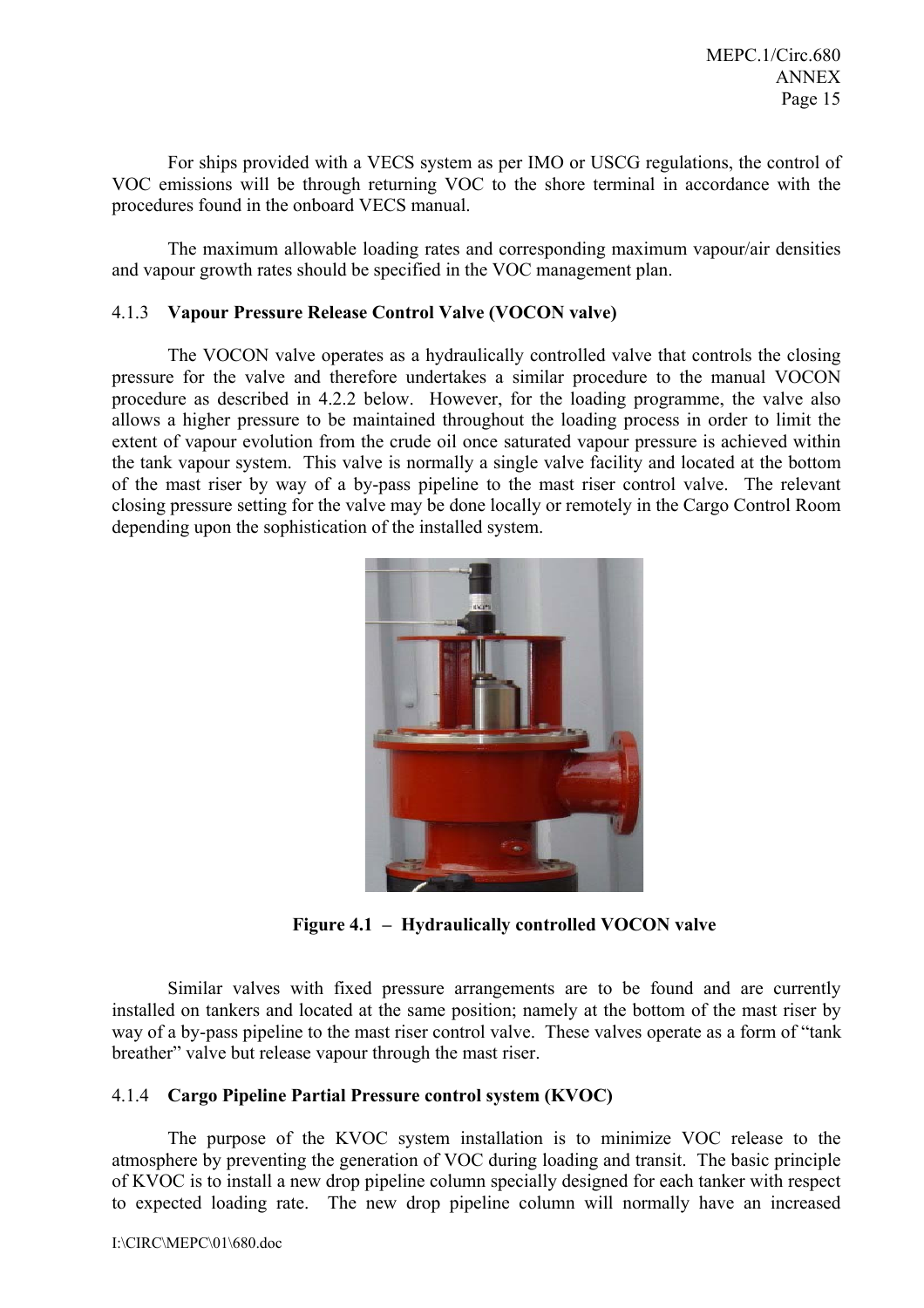diameter compared to an ordinary drop line. The increased diameter will reduce the velocity of the oil inside the column and by that means ensure that the pressure adjusts itself to approximately the boiling point of the oil independent of the loading rate. In the initial phase of the loading process some VOC might be generated. The pressure inside the column will adjust itself to the SVP of the oil so that there is a balance between the pressure inside the column and the oil SVP. When this pressure has been obtained in the column the oil will be loaded without any additional VOC generation. This means that KVOC column prevents under pressure to occur in the loading system during loading.

The KVOC system is not designed to remove all VOC, but to minimize generation of VOC. VOC remaining in the tanks from the last cargo and COW operations has to be displaced from the cargo tanks when loading. Also, if the oil boiling point (SVP) is higher than the tank pressure, some crude oil will generate VOC in the tanks and additional VOC be released. Bad weather together with very volatile oil will also increase the VOC emissions due to its SVP also when KVOC is applied.

The KVOC column has an effect on the VOC release during transit, because gas bubbles have been prevented from forming. This means that the amount of gas bubbles in the oil available for release during transit will be minimized. To further reduce the release of VOC, the pressure in the cargo tanks should be held as high as possible. A high pressure, from about 800 to 1,000 mmWG, will reduce possible boiling and diffusion of VOC in the crude oil cargo tanks.

KVOC has also shown a similar effect on  $H_2S$  as on minimizing VOC generation. If the KVOC system has been installed, it should therefore always be used when loading sour crude to minimize  $H_2S$  concentration in the void spaces and release during loading and transit.



#### **Pipeline Flow Plan for KVOC**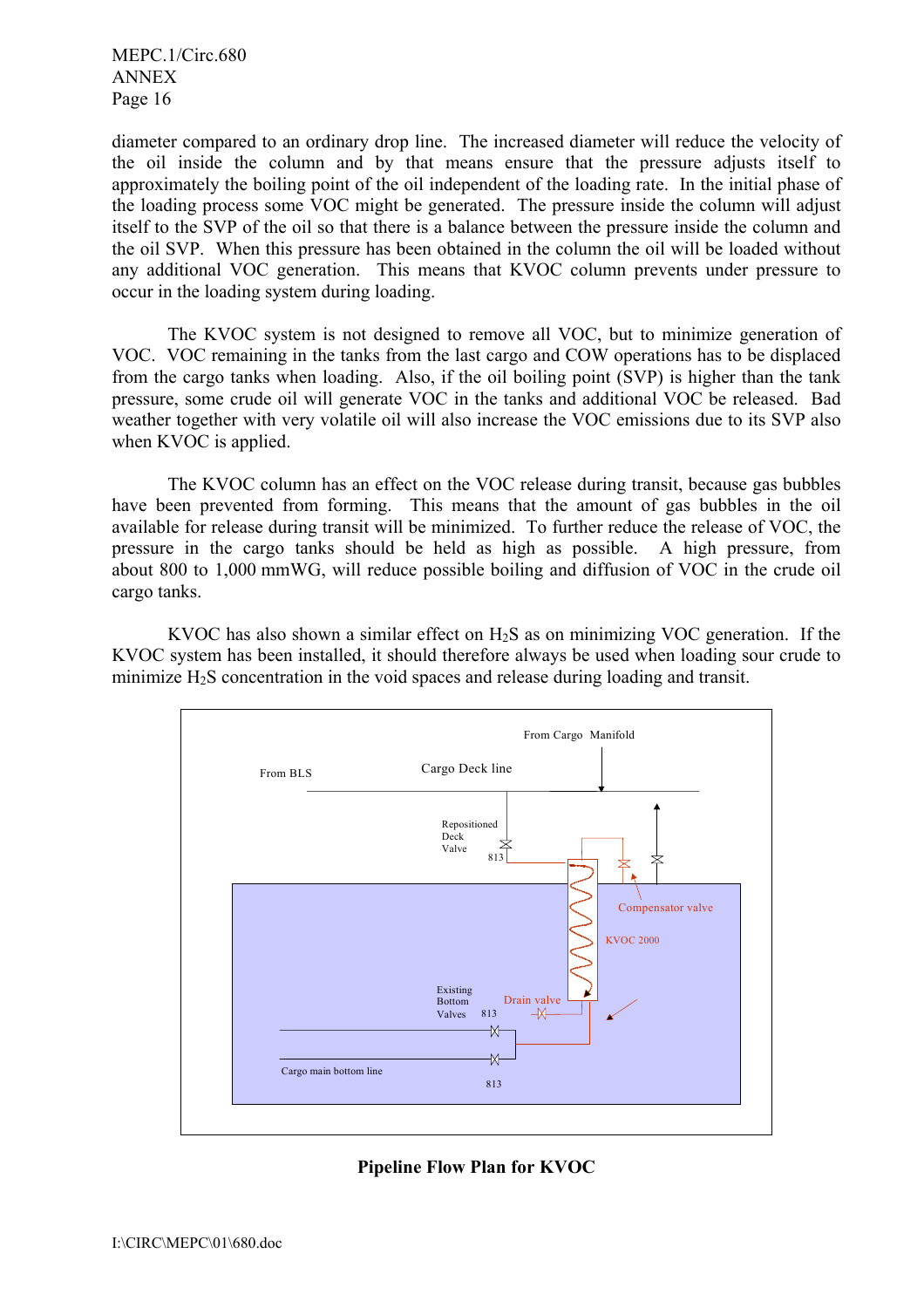#### 4.1.5 **Increased pressure relief settings** *(Applicable also for transit conditions)*

As described in sections 2 and 3, as long as the tank pressure is maintained above the Saturated Vapour Pressure of the cargo, then equilibrium is obtained between the liquid and vapour phase of the cargo and no further VOC will evolve from the cargo. This means that if the pressure/vacuum relief settings are increased to, e.g., 2,100 mmWG, VOC will not evolve from a cargo as long as the Saturated Vapour Pressure of said cargo is below the pressure relief setting.

As indicated earlier, the maximum design pressure of a cargo tank is at least 2,500 mmWG and, as such, increasing the settings of the pressure/vacuum devices up to, e.g., 2,100 mmWG, should not require additional strengthening. It will however require adjustment/replacement of P/V valves. Note that for some P/V valves designs, the pressure after initial opening increases, and this has to be taken into account if an owner intends to increase the setting of P/V valves.

Needless to say it will also require replacement/modifications to the P/V breaker, as well as water loops serving the inert gas deck water seal, as well as settings of pressure sensors and alarms in the inert gas and VECS system. It is of course also essential that onboard operational procedures in terms of manual pressure release have to be adjusted.

One additional benefit is that increasing the pressure/vacuum relief settings will increase the acceptable loading rate during VECS.

Although the primary benefit of increasing set pressure will occur during voyage. It will also have an effect related to loading, as the increased set pressure will limit the existing vapour in the cargo tanks, i.e. the vapour generated during the previous discharge and Crude Oil Washing.

For ships that have been provided with increased pressure relief settings, the VOC emissions will be controlled when the saturated vapour pressure of the crude oil is below that of the pressure relief valve settings.

It is important that terminals and cargo surveyors acknowledge that if ships with higher pressure settings are required to de-pressurize prior to cargo handling operations, this will limit the ships' ability to control VOC emissions.

#### 4.1.6 **Vapour recovery systems – General**

In the late 1990s certain Administrations required offshore installations to reduce their emissions of VOC and this led to the development and installation of vapour recovery systems on board shuttle tankers in the North Sea. Different concepts were developed for the purpose of reducing the emissions of VOC (VOC). The initial efficiency requirement was set to 78% (i.e. 78% less VOC emissions when using vapour recovery systems). The systems can recover VOC in all operational phases.

For ships that have been provided with vapour recovery systems, the VOC emissions will be controlled when the recovery plant is in operation.

The VOC recovery plant efficiency as well as any operational limitations related to, e.g., applicability for different cargo handling modes (loading, transit, COW), maximum allowable loading rates or crude vapour pressures, are to be specified in the VOC management plan.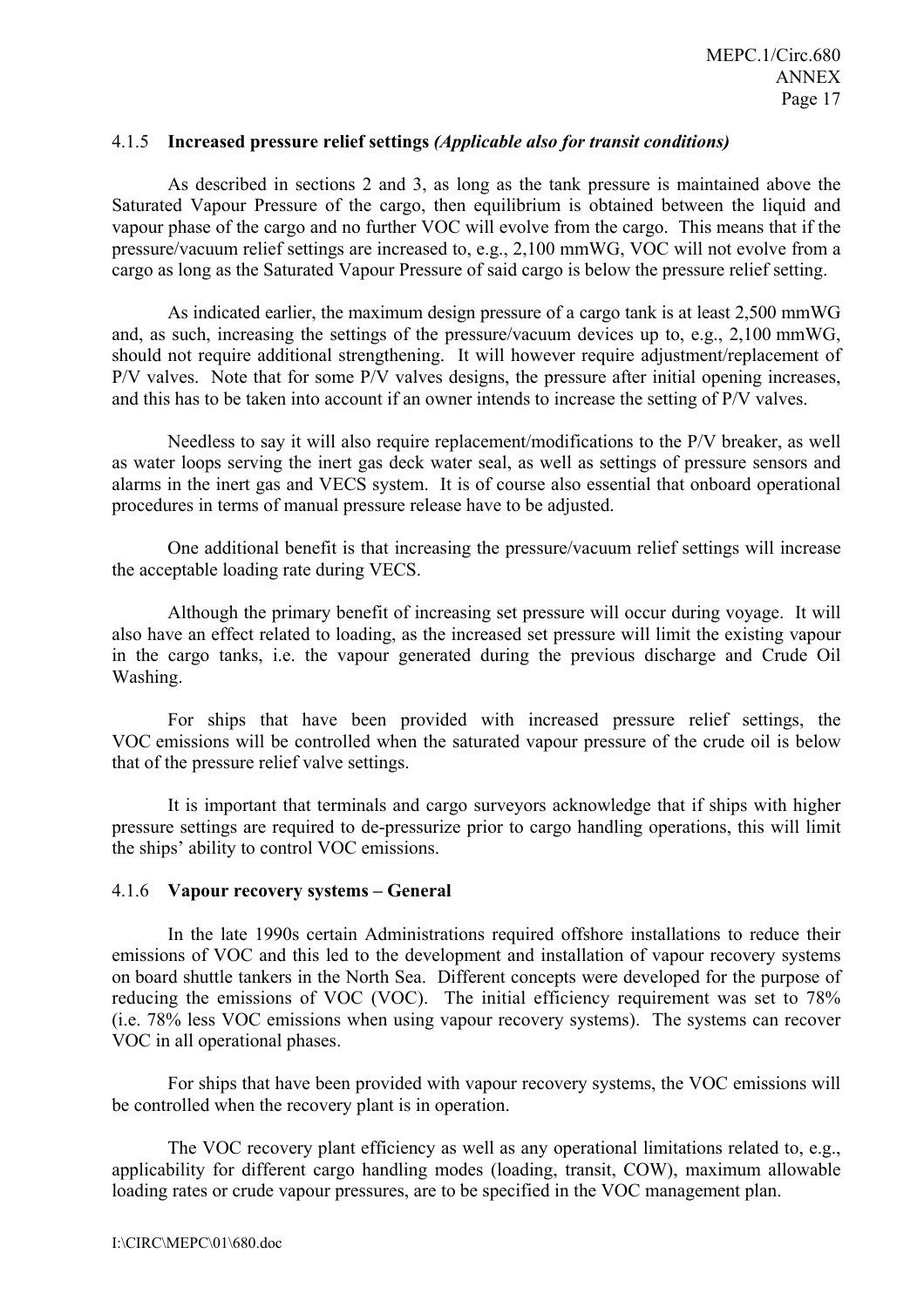### 4.1.6.1 **Vapour Recovery Systems – Condensation Systems**

The principle is similar to that of re-liquefaction plants on LPG carriers, i.e. condensation of VOC emitted from cargo tanks. In the process, the VOC passes through a knock out drum before it is pressurized and liquefied in a two stage process. The resulting liquefied gas is stored in a deck tank under pressure and could either be discharged to shore, or be used as fuel (possibly including methane and ethane) for boilers or engines subject to strict safety requirements. It is also conceivable that the stored gas could be used as an alternative to inert gas subject to the Administration's acceptance.



#### 4.1.6.2 **Vapour Recovery Systems – Absorption Systems**

The technology is based on the absorption of VOCs in a counter-current flow of crude oil in an absorber column. The vapour is fed into the bottom of the column, with the side stream of crude oil acting as the absorption medium. The oil containing the absorbed VOC is then routed from the bottom of the column back to the loading line where it is mixed with the main crude oil loading stream. Oil pumps and compressors are used to pressurize the oil and gas. Unabsorbed gases are relieved to the riser to increase the recovery efficiency. Similar concepts have been developed using swirl absorbers instead of an absorption column.

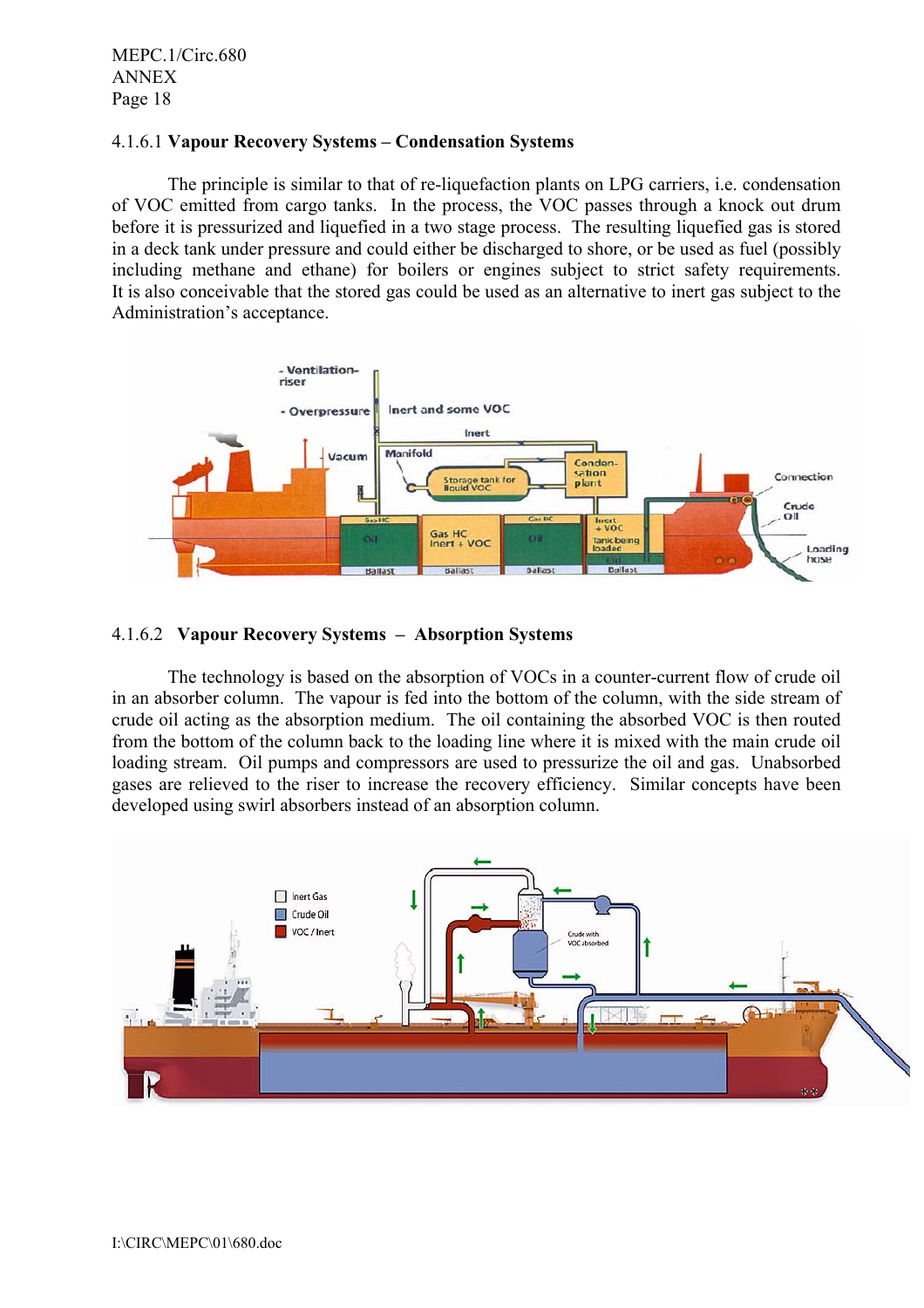#### 4.1.6.3 **Vapour Recovery Systems – Absorption Carbon Vacuum-Regenerated Adsorption**

In the CVA process, the crude oil vapours are filtered through active carbon, which adsorbs the hydrocarbons. Then the carbon is regenerated in order to restore its adsorbing capacity and adsorb hydrocarbons in the next cycle. The pressure in the carbon bed is lowered by a vacuum pump until it reaches the level where the hydrocarbons are desorbed from the carbon. The extracted, very highly concentrated vapours then pass into the absorber, where the gas is absorbed in a stream of crude oil taken from and returned to the cargo tanks.

 As carbon bed adsorption systems are normally sensitive to high concentrations of hydrocarbons in the VOC inlet stream, the VOC feed stream first passes through an inlet absorber where some hydrocarbons are removed by absorption. The recovered VOC stream may be reabsorbed in the originating crude oil in the same inlet absorber.



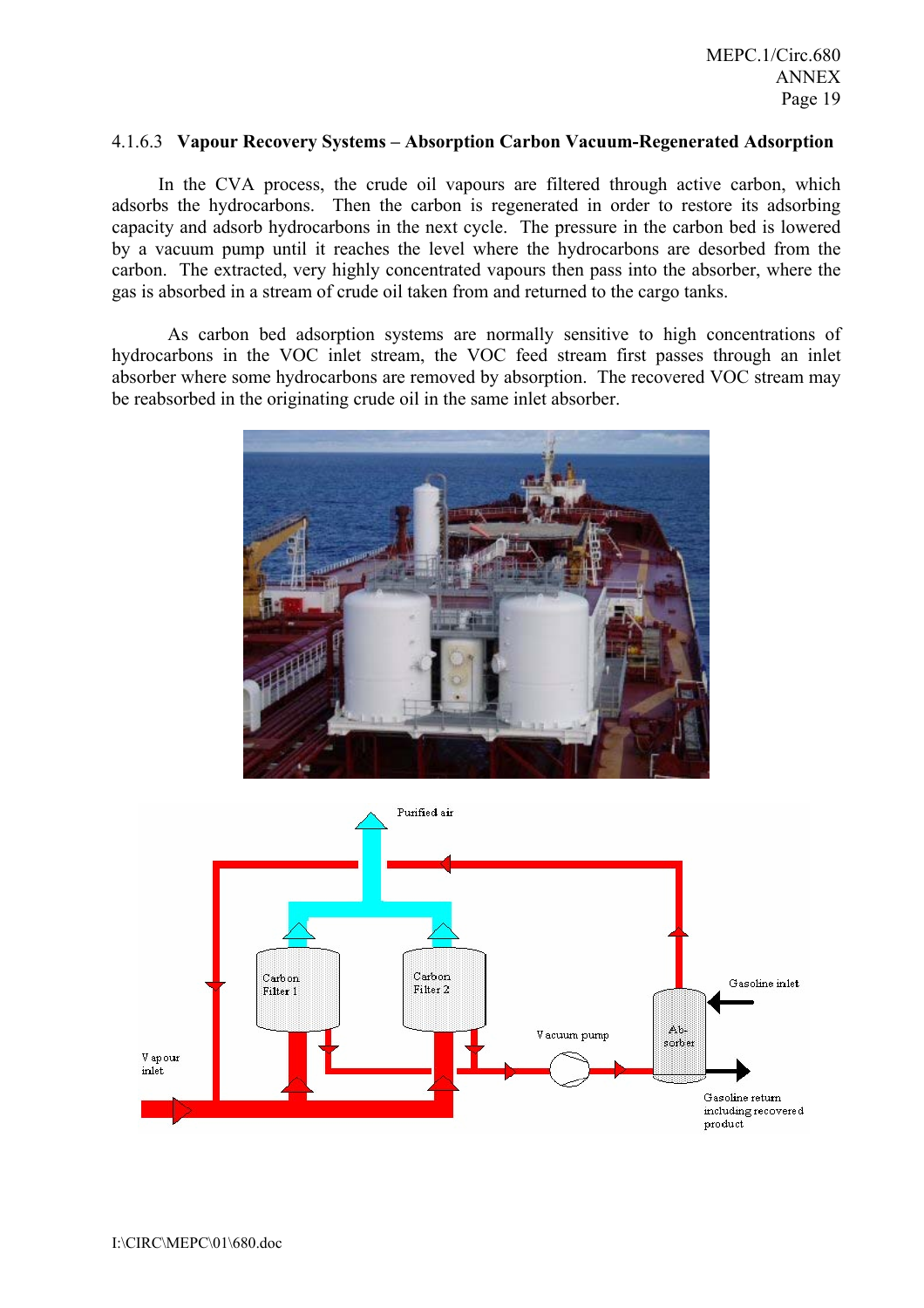## 4.2 **Methods and systems for the control of VOC during Transit**

### 4.2.1 **Best Practices/Design**

- .1 Manual pressure relief procedures (tank pressure control);
- .2 P/V valve condition and maintenance;
- .3 Condition of gaskets for hatches and piping;
- .4 Inert gas topping up procedures;
- .5 Partially filled tanks;
- .6 Loading sequence and rate; and
- $.7$  COW procedures (closed cycle<sup>7</sup>).

### 4.2.2 **VOCON procedure**

By reference to Figure 4.2 below, this procedure requires the monitoring and the recording of the pressure drop during a release of gas from the cargo tank vapour system. This can be undertaken with the use of the Inert Gas pressure gauge in the cargo control room or, as available, located on the Inert Gas pipeline on deck. Figure 4.2 shows a pressure drop profile using the mast riser and the inflection in the pressure drop where the mast riser valve should be shut.



**Figure 4.2 – A mast riser release**

<sup>7</sup>  "Closed Cycle" crude oil washing means that the tanker's slop tank is used as the reservoir for the crude oil wash stock and this wash stock is stripped or cycled back to the slop tank for reuse. Thus, using a defined volume of crude oil for washing of the specified cargo tanks will limit the amount of VOC associated with the wash stock volume as distinct from using fresh crude oil throughout the washing programme.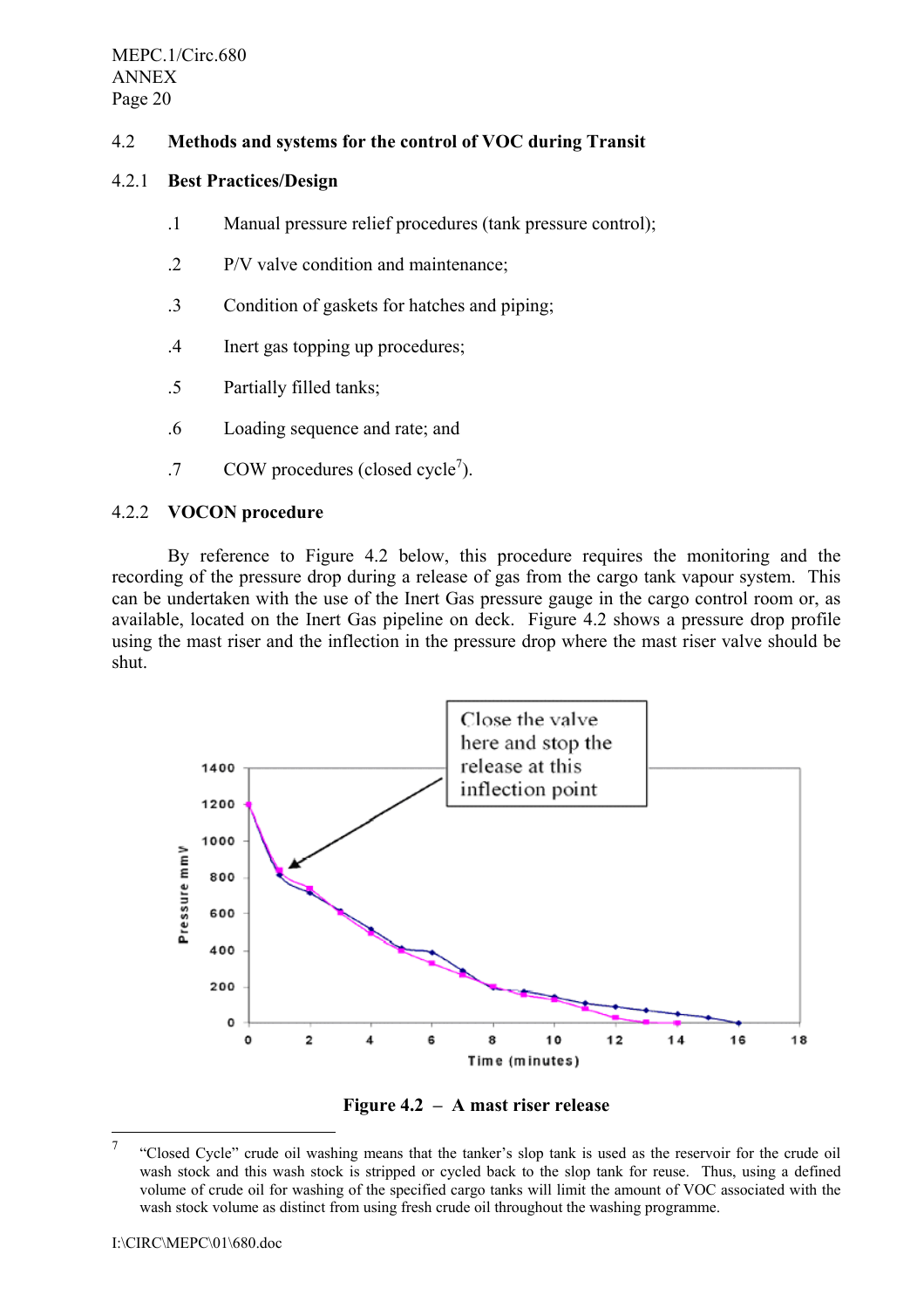#### **The VOCON operational procedure**

- (1) Before opening the mast riser, note the pressure in the Inert Gas pipeline system.
- (2) Open the pressure release valve and record/monitor the pressure within the Inert Gas pipeline at regular short intervals (every 30 seconds for a mast riser release).
- (3) Plot the pressure drop profile. This can be achieved either manually or by use of the Inert Gas Oxygen and Pressure Recorder in the Cargo Control Room but an increase in the Recorder paper feed rate will be required to achieve definition of the plot.
- (4) When the rate of pressure drop becomes constant (after the initial rapid pressure drop) then the gas release should be stopped and the valve closed.
- (5) Monitor the Tank Gas Pressure after completion of the controlled release in order to check the final pressure obtained within the Vapour/Inert Gas system.

#### *Advice Notes*

- (A) A review of Figure 4.2 shows a clear change in the rate of pressure drop during the release period. If the gas release continues after this point then the pressure in the Inert Gas system will be quickly restored to the pressure associated with the point where the rate of pressure drop changes.
- (B) If there is a straight line drop of pressure observed and no inflection observed by 800 mmWG, then close the release valve anyway.
- (C) By reference to the ISGOTT Publication, all safety measures should be taken to minimize the hazards associated with vented gases from the vessel's cargo tank system.

#### 4.2.3 **Recovery of excess VOC and tank absorption (Venturi system)**

The Venturi system involves a process where evolved VOC is reabsorbed back into the cargo. The system typically consists of a pressure controlled pump, feeding oil to a unit with Venturi(s). The Venturi draws VOC,  $H_2S$  and inert gases (IG) from the common cargo tank venting/inert gas main line. The Venturi unit is designed to generate a bubble size optimal for their collapse in the crude oil cargo and rapid absorption. Released near the tank bottom, the soluble compounds are kept dissolved by the pressure head there. Inert gas will eventually surface.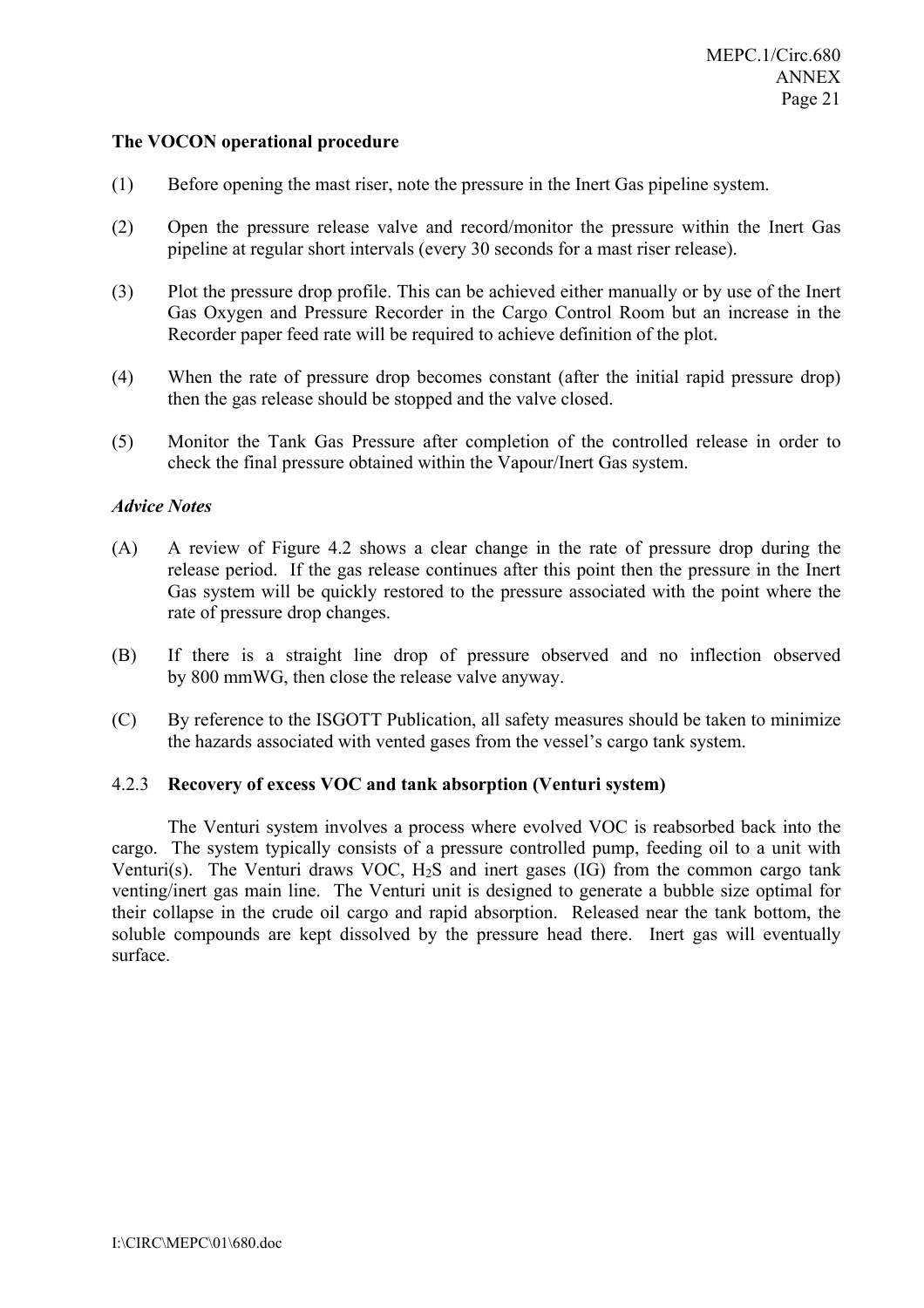

*Oil is pumped from a cargo tank through the Venturi unit. Gas is sucked in from the main inert gas line and injected at the bottom of the tank.* 

For ships that have been provided with a Venturi type system, the VOC emissions will be controlled when the system is in operation.

The VOC control system efficiency as well as any operational limitations related to, e.g., applicability for different cargo handling modes (loading, transit, COW), maximum allowable loading rates or crude vapour pressures, are to be specified in the VOC management plan.

#### 4.3 **Methods and systems for the control of VOC during Discharging/Ballasting**

Emissions of VOC during ballasting had relevance when tankers took ballast into cargo tanks for stability and longitudinal strength reasons and thus displaced VOC from cargo tanks being ballasted. After the implementation of requirements to segregated ballast tanks and, of course, double hull, VOC releases during discharge and ballasting are no longer an issue.

During discharging of cargo tanks, it is important that pressure monitoring is exercised in order to avoid excessive supply of inert gas to cargo tanks.

### **Section 5 – The Monitoring and Control of VOC Releases**

5.1 Record keeping is necessary in order to document compliance with the requirements of the management plan and, potentially, the extent of release of gases from the crude oil cargo tanks. The form of record keeping is dependent upon the specific form of method used to minimize the emission of VOC from the crude oil cargo. It will also be dependent upon the operation being performed by the ship necessitating the release of VOC, namely loading during the carriage or as a result of a crude oil washing (COW) operation.

5.2 As a general example of the type and scope of record keeping to be undertaken on board the crude oil tanker, the methodology of the manual VOCON procedure is used. The appropriate record keeping is as follows: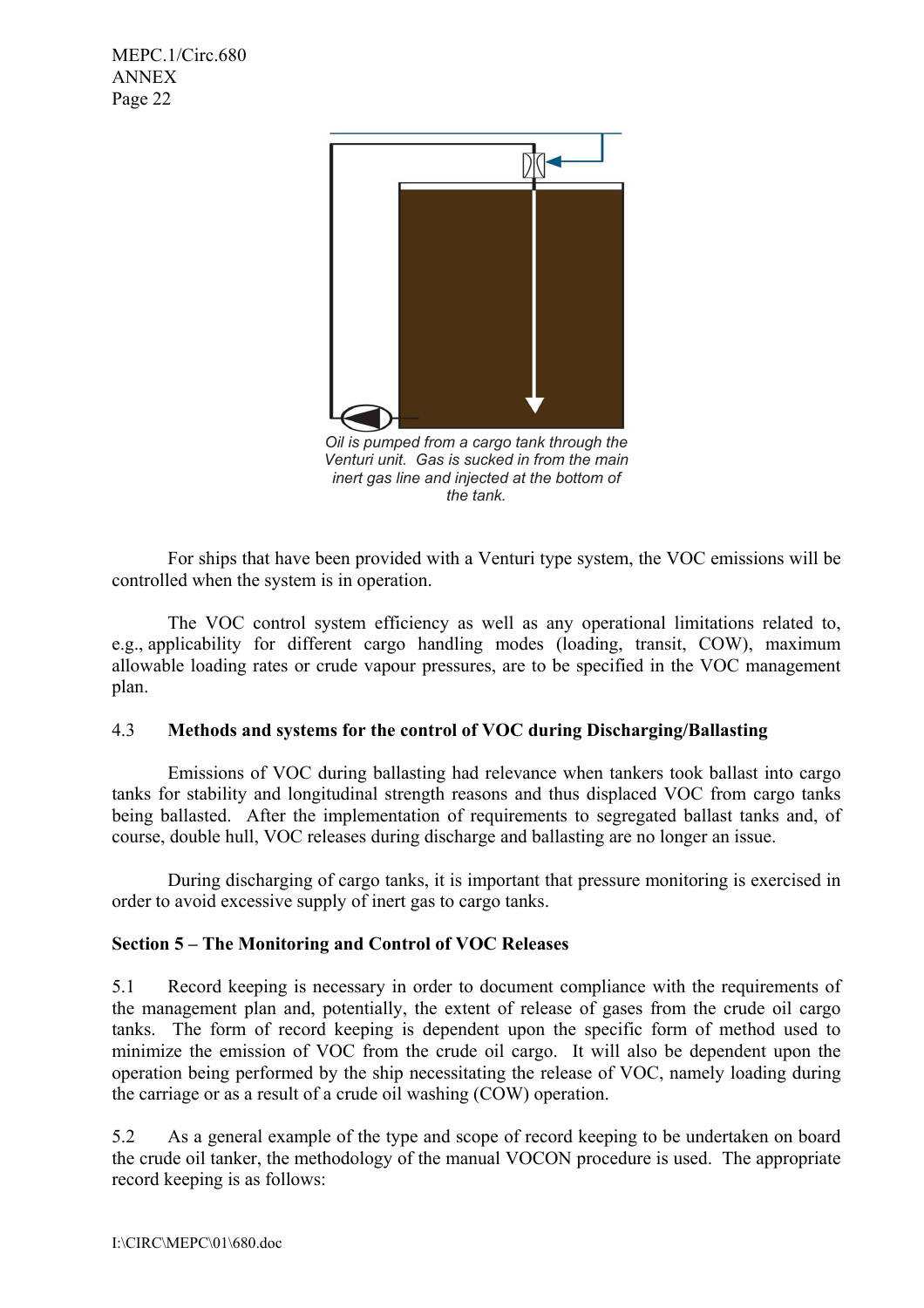- .1 The target or minimum pressure within the tank gas/vapour system for the specific voyage
	- .1.1 A record of the time and pressure within the tank gas/vapour system before the release takes place.
	- .1.2 A record of the time and pressure within the gas/vapour system after the release has been completed.

5.3 The foregoing data and information may be compiled by the ship's management company or operators in order to assess or quantify the extent or degree of VOC release. As an outline to such assessment the following can be taken into consideration:

.1 For those ships operating with manual VOC control by the VOCON procedure, the released volume of gas/vapour can be estimated by use of the pressure change (opening to closing pressures) relationship to the total gas/vapour volume in the cargo tank vapour system (Ideal Gas Laws – reference to section 3).

### **Section 6 – Training Programme**

6.1 A training programme is to be developed for the persons intended to assume overall charge of the VOC management on board each ship. The programme is to include the following:

- .1 An introduction to the purpose of VOC emission control:
	- .1.1 Volatile organic compounds (VOCs) may be toxic, and when they evaporate into the air they can react with Nitrogen Oxides  $(NO<sub>x</sub>)$  in sunlight and split apart oxygen molecules in air and thereby form ground-level ozone, commonly referred to as smog. The layer of brown haze it produces is not just an eyesore, but also is a source of serious illnesses. Ozone is extremely irritating to the airways and the lungs, causing serious damage to the delicate cells lining the airways. It contributes to decreased lung function, increased respiratory symptoms and illnesses.
	- .1.2 Regulation 15 of MARPOL Annex VI
- .2 An introduction to the principles of VOC emission control:
	- .2.1 VOC generation systems in crude oil (ref. section 3)
	- .2.2 Crude oil tanker pressure control/release systems (ref. section 2)
- .3 General VOC emission control options:
	- .3.1 Methods and systems for the control of VOC emissions (ref. section 4)
- .4 Ship specific VOC emission control options:
	- .4.1 Ship specific methods and systems for the control of VOC emissions (ref. section 4)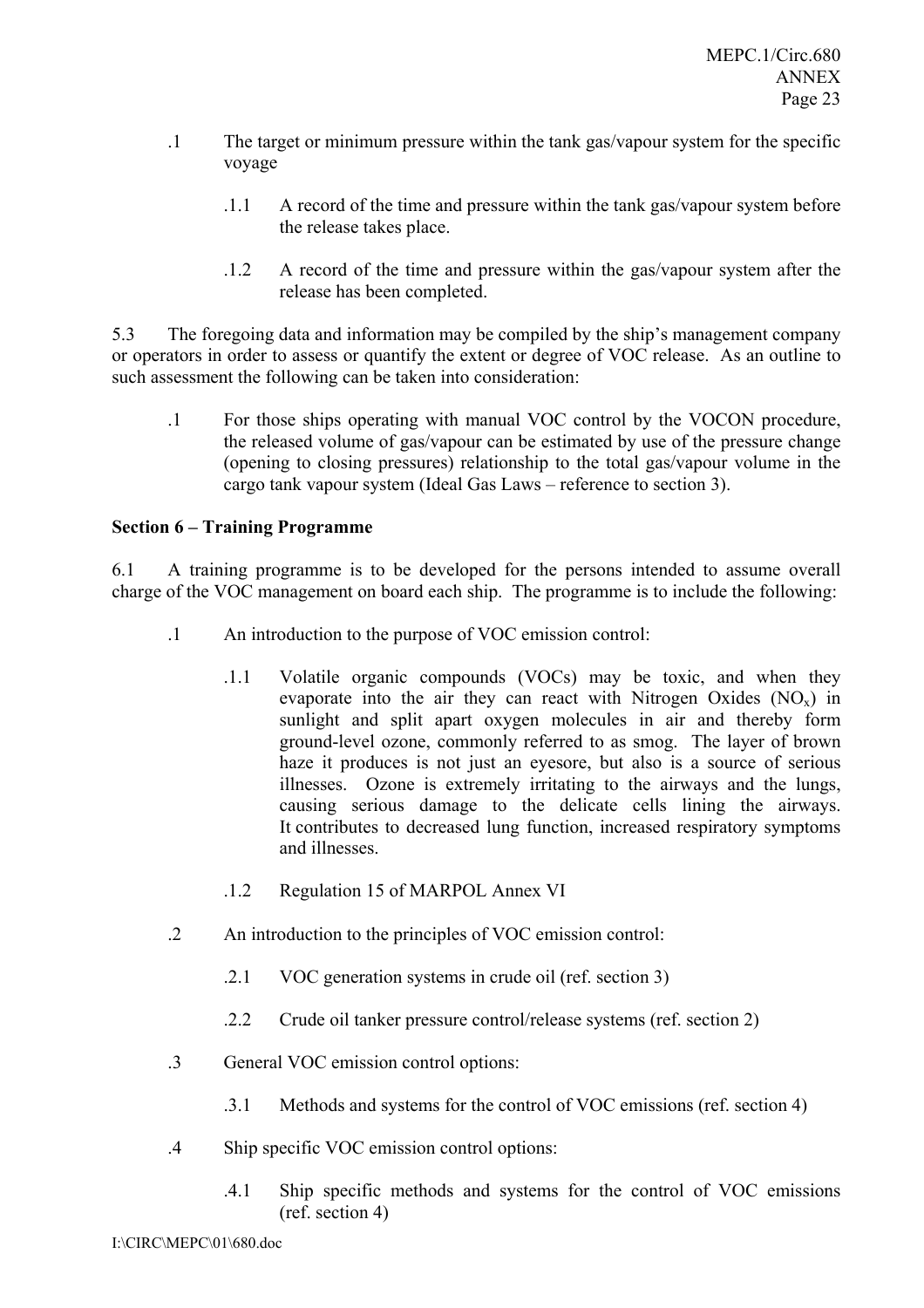- .5 Monitoring and recording of VOC release:
	- .5.1 Methods for monitoring and recording of VOC emissions (ref. section 5)
- .6 Hazards and Safety related to VOC emission control:
	- .6.1 The hull and its pressure limitations (ref. section 1)
	- .6.2 Personnel safety hazards related to exposure to crude oil vapour.

# **Section 7 – Designated Person**

7.1 A person should be designated to assume overall charge of the VOC management on board the ship.

The designated person should preferably have:

- .1 At least one year's experience on crude oil tankers where his or her duties have included all cargo handling operations relevant to VOC management. In the absence of experience with VOC management, he or she should have completed a training programme in VOC management as specified in the VOC management plan;
- .2 participated at least twice in cargo loading operations, Crude Oil Washing Operations and transit where VOC management procedures have been applied, one of which should be on the particular ship or a similar ship in all relevant aspects, for which he or she is to undertake the responsibility of VOC management; and
- .3 full knowledge of the contents of the VOC management plan.

# **Section 8 – List of drawings**

8.1 The following drawings are recommended included as appendices to the management plan:

- .1 General Arrangement drawing;
- .2 Tank plan;
- .3 Schematic drawing(s) of the Cargo tank venting system;
- .4 Schematic drawing of the inert gas system;
- .5 Schematic drawing of the vapour emission control systems (if applicable);
- .6 Schematic drawing(s) Vapour Recovery System or other VOC control systems; and
- .7 Details of pressure vacuum relief devices including settings and capacities.